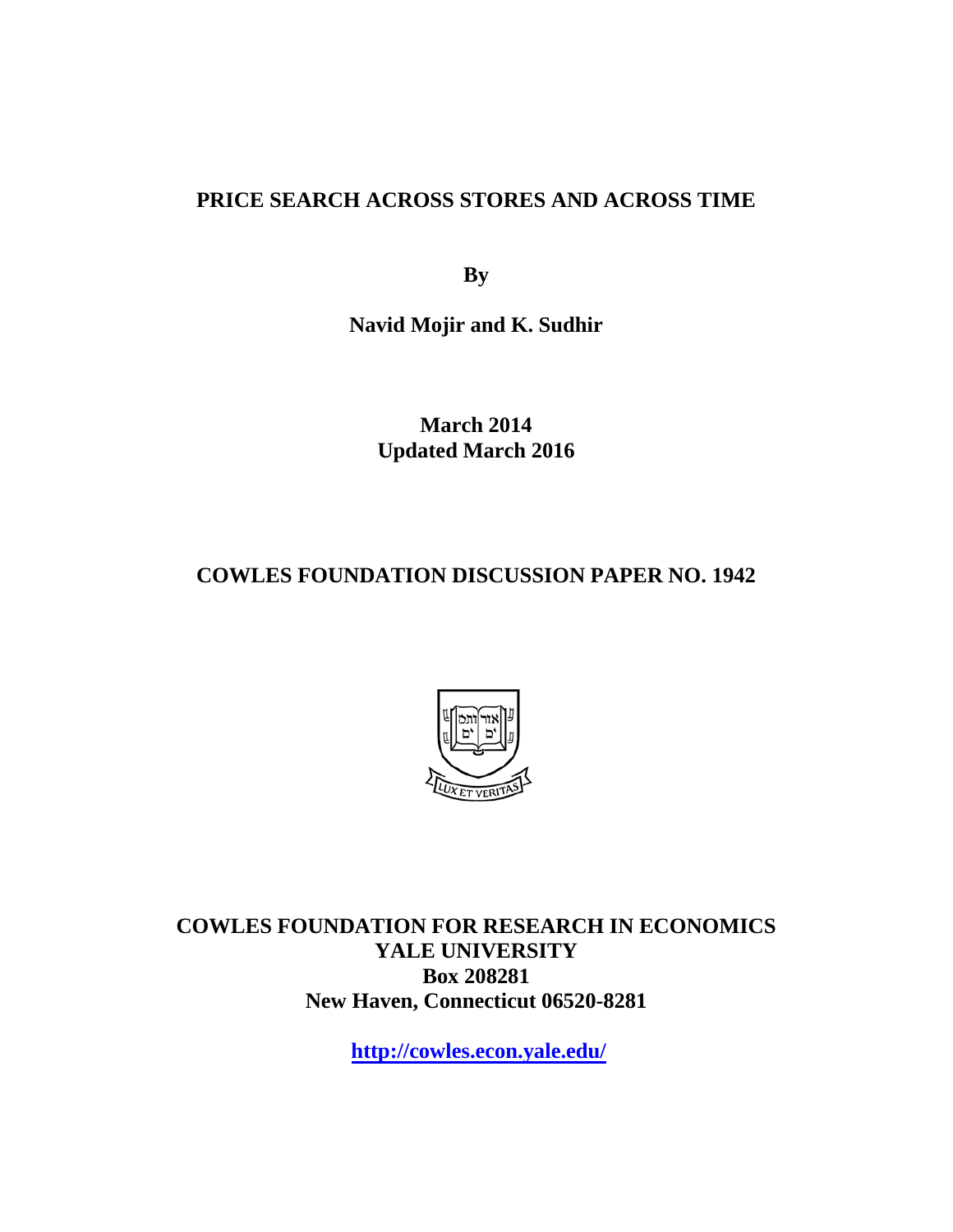## Price Search across Stores and across Time

Navid Mojir and K. Sudhir\*

*Yale School of Management*

March 2016

<sup>\*</sup> Navid Mojir (navid.mojir@yale.edu) is a PhD candidate in Marketing and K. Sudhir (k.sudhir@yale.edu) is James L. Frank Professor of Private Enterprise and Management at the Yale School of Management, 165 Whitney Ave, New Haven, CT 06520. The paper is the first essay of the first author's doctoral dissertation at Yale University. We thank participants at the 2013 UTD FORMS, Marketing Dynamics and Marketing Science Conferences; marketing camps at Minnesota and Northwestern; and seminars at LBS, Georgia Tech, MIT, Tilburg, Toronto, Utah, Washington University at St. Louis, Wisconsin Madison, Yale Faculty Lunch, Yale Marketing and Yale IO prospectus seminars. We thank Ahmed Khwaja for many constructive discussions and feedback. We thank Steven Berry, Stephan Seiler and Che-Lin Su for comments.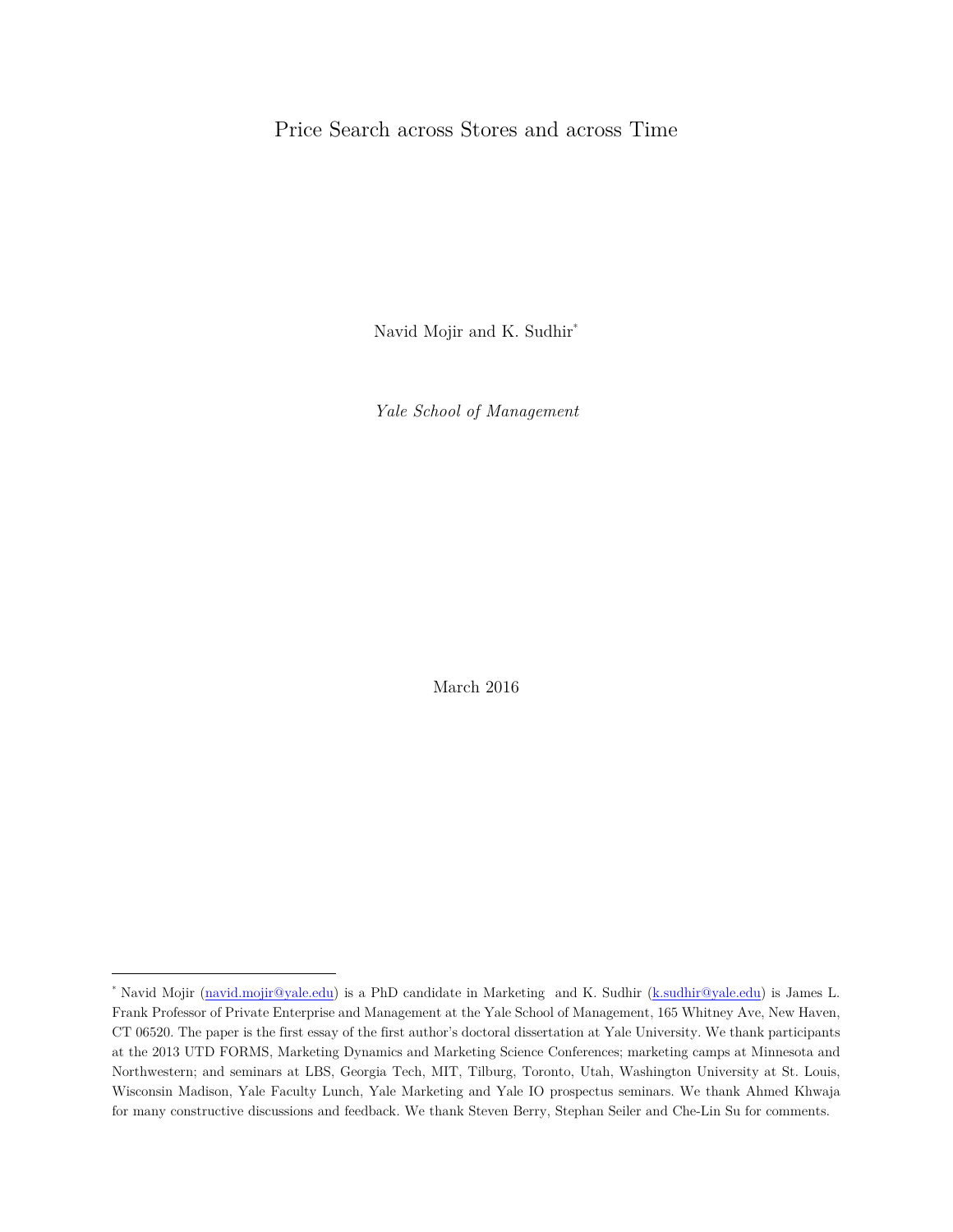## Price Search across Stores and across Time

### **Abstract**

In response to price dispersion across stores and price promotions over time, consumers search across both stores (spatial) and time (temporal), in many retail settings. Yet there is no search model in extant research that jointly endogenizes search in both dimensions. We develop a model of spatiotemporal search that nests a finite horizon model of spatial search across stores within an infinite horizon model of inter-temporal search. The model is estimated using an iterative procedure that formulates it as a mathematical program with equilibrium constraints (MPEC) embedded within an E-M algorithm to allow estimation of latent class heterogeneity. The empirical analysis uses data on household store visits and purchases in the milk category. In contrast to extant research, we find that omitting the temporal dimension underestimates price elasticity. We attribute this difference to the relative frequency of household stock outs and purchase frequency in the milk category. Further, contrary to the conventional wisdom that promotions increase store switching and reduces store loyalty, we find that in the presence of search frictions, price promotions can be a store loyalty-enhancing tool.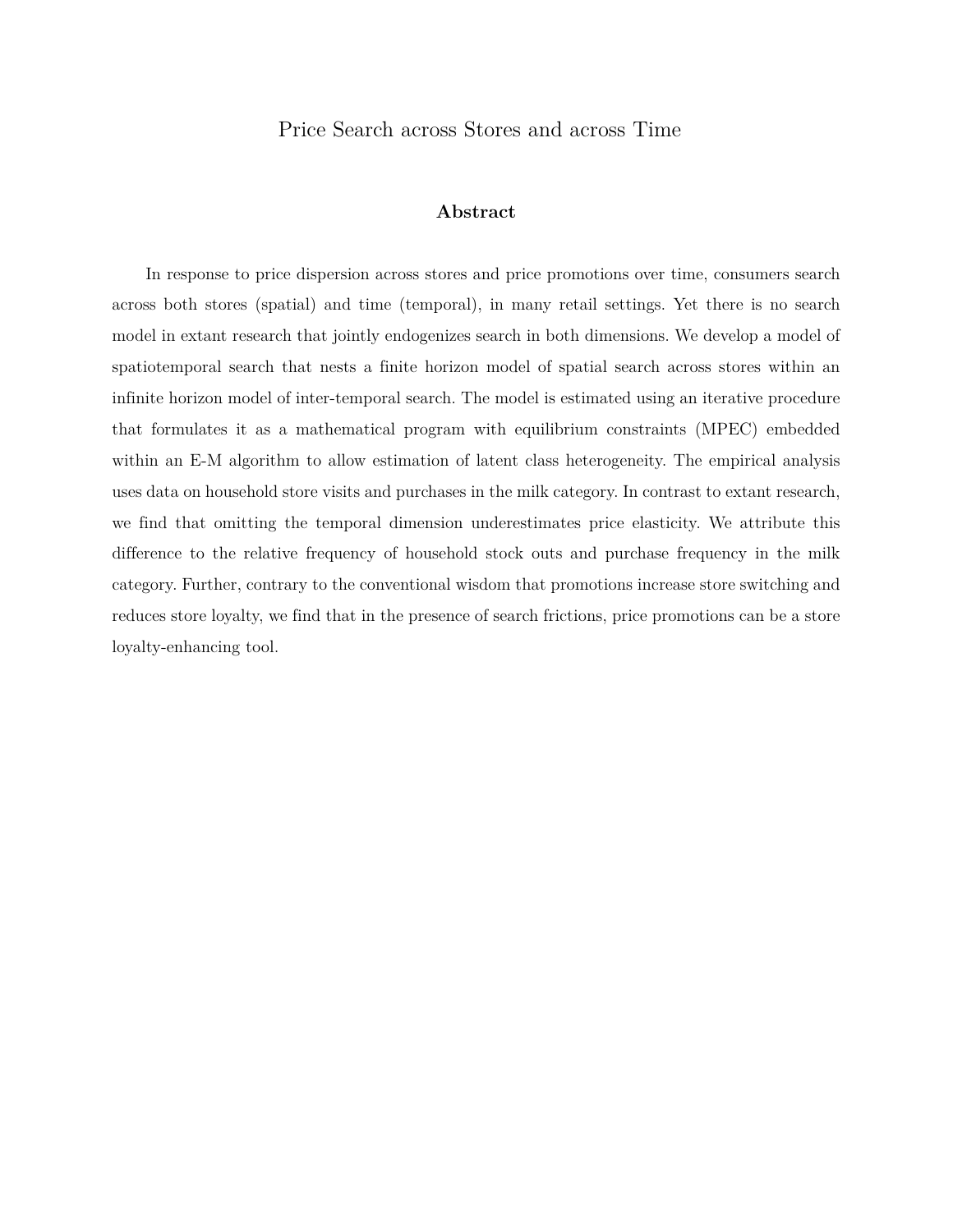### **1 Introduction**

Price dispersion across stores and price promotions across time is widespread in retail settings. In response, consumers can search across stores (spatial) and across time (temporal) to avail the best possible prices. Depending on their cost of search, ability to time (delay or accelerate) purchases, relative preferences for stores, and household locations with respect to stores, there is empirical evidence that consumers choose different search strategies along the space and time dimensions (Gauri, Sudhir, & Talukdar, 2008). While the Gauri et al. analysis was for grocery products involving repeat purchases, spatiotemporal search is widespread even for one-time purchases. For instance, a potential car or household appliance buyer may search for a sufficiently low price across several stores and repeat the search at these stores over many months before making a purchase and exiting the market. Though spatiotemporal search occurs often in the real world, there are no theoretical or empirical models that endogenize search on *both* the spatial and temporal dimensions. In this paper, we therefore develop and estimate a structural empirical model that endogenizes search across stores and across time.

 There is a vast literature in economics and marketing on price search, both theoretical and empirical. Much of this research is focused on search around a one-time purchase in the presence of price dispersion across stores, but with no price promotions. Two types of search models dominate the search (across stores) literature. The first is the fixed sample size search model proposed by Stigler (1961), where faced with price uncertainty, consumers search at a fixed sample of stores and choose the lowest priced alternative. The second and more widely used type of model is the sequential search model proposed by McCall (1970) and Mortensen (1970), which argues that a consumer will not find it optimal to search a pre-determined fixed set of stores, when the marginal cost of the additional search may not exceed the benefit. Other notable contributions to the theoretical sequential search literature include Weitzman (1979), who introduces a dynamic programming approach to model search across stores. Consumers buy after sampling prices in the fixed sample size price search, or when they decide not to search any further in sequential search. As these models abstract away from price promotions, search along the temporal dimension (as in waiting and searching again at the stores for a low price) is never optimal in these models.

In marketing, the literature on consideration sets is based on the fixed sample size model (Roberts & Lattin, 1991; Mehta, Rajiv, & Srinivasan, 2003). Honka (2013) assumes a fixed sample size model; a reasonable assumption in the context of her study of insurance purchases. In contrast, Kim et al. (2010) assume a sequential search model to rationalize price dispersion in a differentiated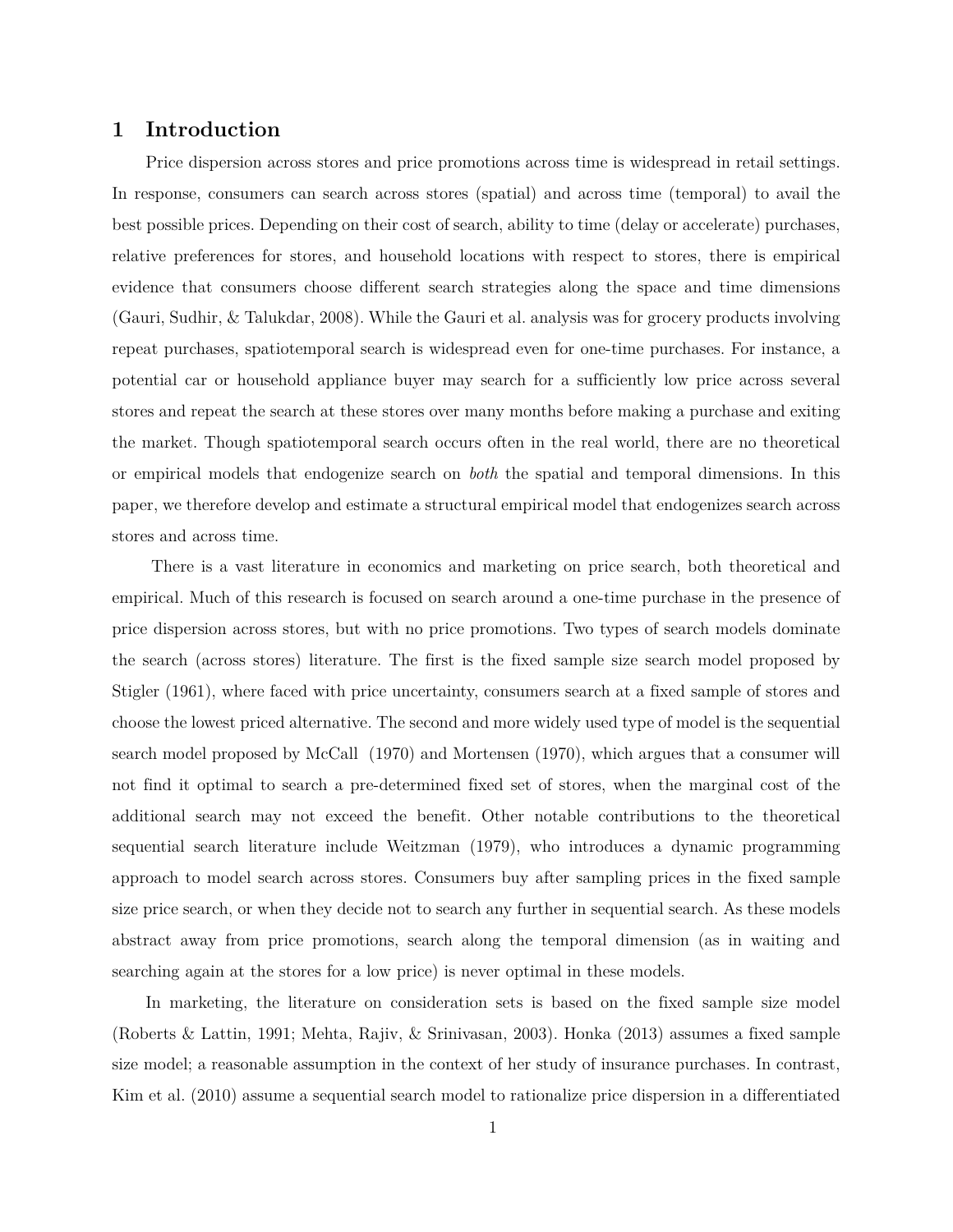product market as does Koulayev (2009). There has been some recent work testing which of the two search models fit the data better. Using online data on price dispersion, Hong and Shum (2006) are not able to empirically assess the superiority of the two types of search models using their data. Using more detailed data on the sequence of searches across online book stores, De los Santos et al. (2012) finds that in the context of the online book retailing, there is greater support for the fixed sample size model because unlike the prediction of the sequential search model, consumers do not always purchase at the last store. To address situations, where the sequence of search is not known, but price and consideration sets only are available, Honka and Chintagunta (2013) develop an identification strategy to distinguish between sequential and simultaneous search. Bell et al. (1999) model choice between EDLP and High-low Price formats, based on the fixed cost of shopping (that does not depend on basket size) and variable costs of shopping (that does depend on basket size).But, their paper does not account for forward looking behavior.

There is also a literature on price search over time in the presence of periodic price promotions. Theoretical models include Salop and Stiglitz (1982), Conlisk, Gerstner and Sobel (1984) and Besanko and Whinston (1990). In recent years, there have been many empirical models of intertemporal price search, building off the descriptive evidence on purchase acceleration in response to price promotions using scanner data (e.g., Neslin, Henderson and Quelch 1985). For example, Erdem, Imai and Keane (2003), and Hendel and Nevo (2006) structurally model price search behavior over time allowing consumers to have the flexibility to time their purchases by either accelerating or decelerating purchases by holding inventory, or by postponing consumption itself. Some papers recognize the fact that consumers do visit and make purchase at multiple stores, but make the simplifying assumption that store visits occur due to an exogenous process (e.g., Erdem, Imai and Keane 2003; Hartmann and Nair 2010; Seiler 2013). Hartmann and Nair (2010) study the problem of inter-temporal demand estimation of tied goods (razors and razor blades) across multiple store formats, treating store visits as exogenous. Seiler (2013) studies the problem of inter-temporal price search for detergents treating store choice as exogenous, but endogenously models whether consumers will search for the price of detergents (prices of all brands are revealed if the consumer incurs the search cost) when at the store, allowing him to estimate search costs for price information in the category, conditional on visiting the store. The model provides a structural "search cost" based framework for the "price consideration" model in Ching, Erdem and Keane (2009). Our paper extends the literature by endogenizing search along both the spatial and temporal dimensions.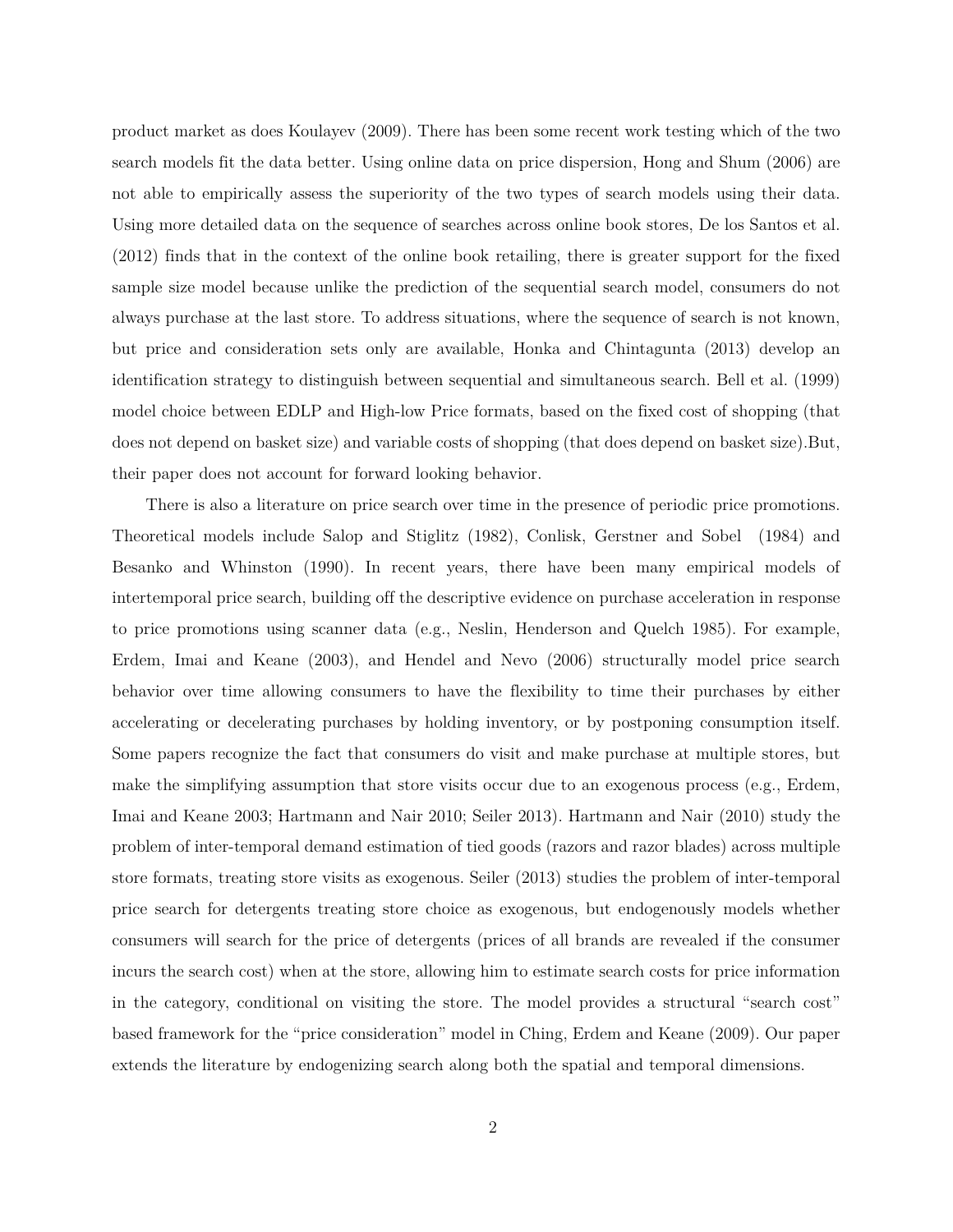There are a number of modeling issues and challenges that we need to address in developing a model of search across stores and across time and applying it to frequently purchased consumer goods. First, this is a unique setting, in which we nest a dynamic model of sequential search and purchase across stores in a time period within another model of repeated purchases across time. Since the number of grocery stores that consumers search is finite, we nest a finite horizon store search problem within a larger infinite horizon problem of search across time. Second we need to allow for stockpiling and stockouts in the category, where consumer purchases are stored and consumed over multiple periods, and they may suffer from stockouts when a trip is not feasible, or the prices are high when the household runs out of inventory. As we note in the introduction, even with one-time purchases, if there is price dispersion and price promotions, our modeling framework of nesting a finite horizon model of store search embedded in an infinite horizon model of temporal search will be applicable. But without repeat purchases, stockpiling and stockout issues, it reduces to an optimal stopping problem. Finally, we need to account for the fact that store visits are driven by factors unrelated to the focal category. Extant temporal search models abstract away from this issue by assuming that store visits are exogenous.

We estimate the dynamic structural model allowing for discrete heterogeneity. Given that we model visits and (not just purchases as in extant models), the number of events included in each household's visit and purchase sequence is large enough that the likelihood of each household's observed sequence falls below machine precision. Without heterogeneity, this is not an issue as one can work by summing over the log-likelihoods of each observation. But when accounting for unobserved heterogeneity, one needs to use the weighted sum of the household's observed sequence likelihood, based on the probability of belonging to different segments. This becomes computationally infeasible when the sequence is made of a large number of visit and purchase events as in our setting. An EM algorithm similar to Arcidiacono and Jones (2003) allows us to address this issue. We solve the dynamic program using the MPEC approach. Overall, we therefore embed an MPEC based estimation within an EM Algorithm in estimating the dynamic programming model with unobserved heterogeneity.

We estimate the structural model using household visit and purchase choices in the milk category. With the highest level of penetration and the second highest (after soda) level of spend among groceries and high frequency of purchases, milk is an ideal category for studying prices search across stores and time. Our key findings are as follows: First, we find three segments of consumers that vary in their level of search costs and price sensitivity and therefore exhibit different patterns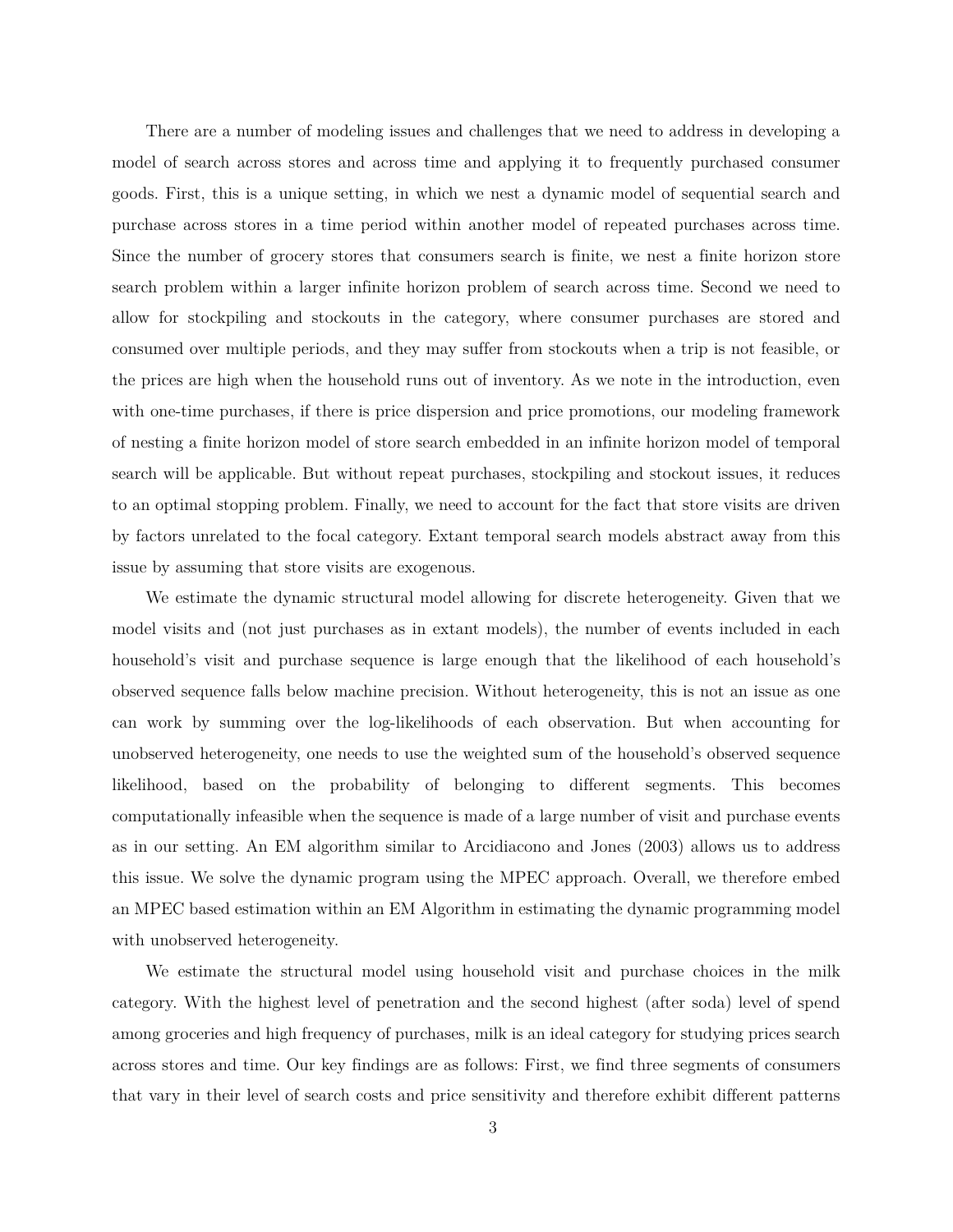of search across stores and time. The largest segment (49%) has high cost of spatial search, and low price sensitivity. Therefore, they search little across stores and visit stores less frequently. Yet, they still can get low prices by searching temporally within their preferred store. A second segment (22%) has relatively low search cost for its primary store, hence visits the preferred store often, and prefers to shop during weekdays. The third segment (29%) has the lowest search cost; this segment searches both spatially and temporally and obtains the lowest prices. They also prefer to shop over weekends. The implicit search costs for a visit to a store varies from \$4.36 for the low search cost segment to \$26.30 for the high search cost segment. Second, not accounting for the time dimension of search leads to underestimated search costs and price elasticity; the direction of the bias in estimate is opposite to what has been reported in the literature (e.g., Erdem, Imai and Keane 2003; Hendel and Nevo 2006). We explain that this difference is because previous literature focused on categories with potentially high levels of consumer stockpiling, while there is more concern about stockouts and not having milk readily available in the milk category. Finally, we find that increasing the frequency of price promotions reduces store switching, and increases loyalty to their preferred store even for low search cost consumers. This result questions the conventional wisdom that price promotions induce greater cherry picking behavior among consumers.

The rest of the paper is organized as follows: Section 2 describes the model and Section 3 describes the estimation. Section 4 describes the data, while Section 5 describes the results of the structural model and biases induced by omitting time dimension of search. Section 6 describes the counterfactual on how price promotions can induce greater store loyalty. Section 7 concludes.

## **2 The Model**

We model household buying behavior in a frequently purchased non-durable category for which consumers can hold inventory.1 A household can purchase the good from a finite set of stores that are differentiated both spatially and in terms of retail characteristics. By holding inventory, households can decouple purchase timing from consumption timing; allowing the consumer to either advance purchase when there is a price promotion or delaying purchase till there is a price promotion. A household can also choose to forego consumption in the category, if the utility from consuming

<sup>&</sup>lt;sup>1</sup> We abstract away from brand choice. Given our empirical application is for the milk category, where most purchases are on private labels, this allows us to focus on the cross-store, cross time dimension of price search without making the estimation computationally intractable due to another dimension of choice beyond "when" and "where" in a dynamic model. The modeling framework of course can be easily conceptually extended to accommodate brand choice as computational speed increases.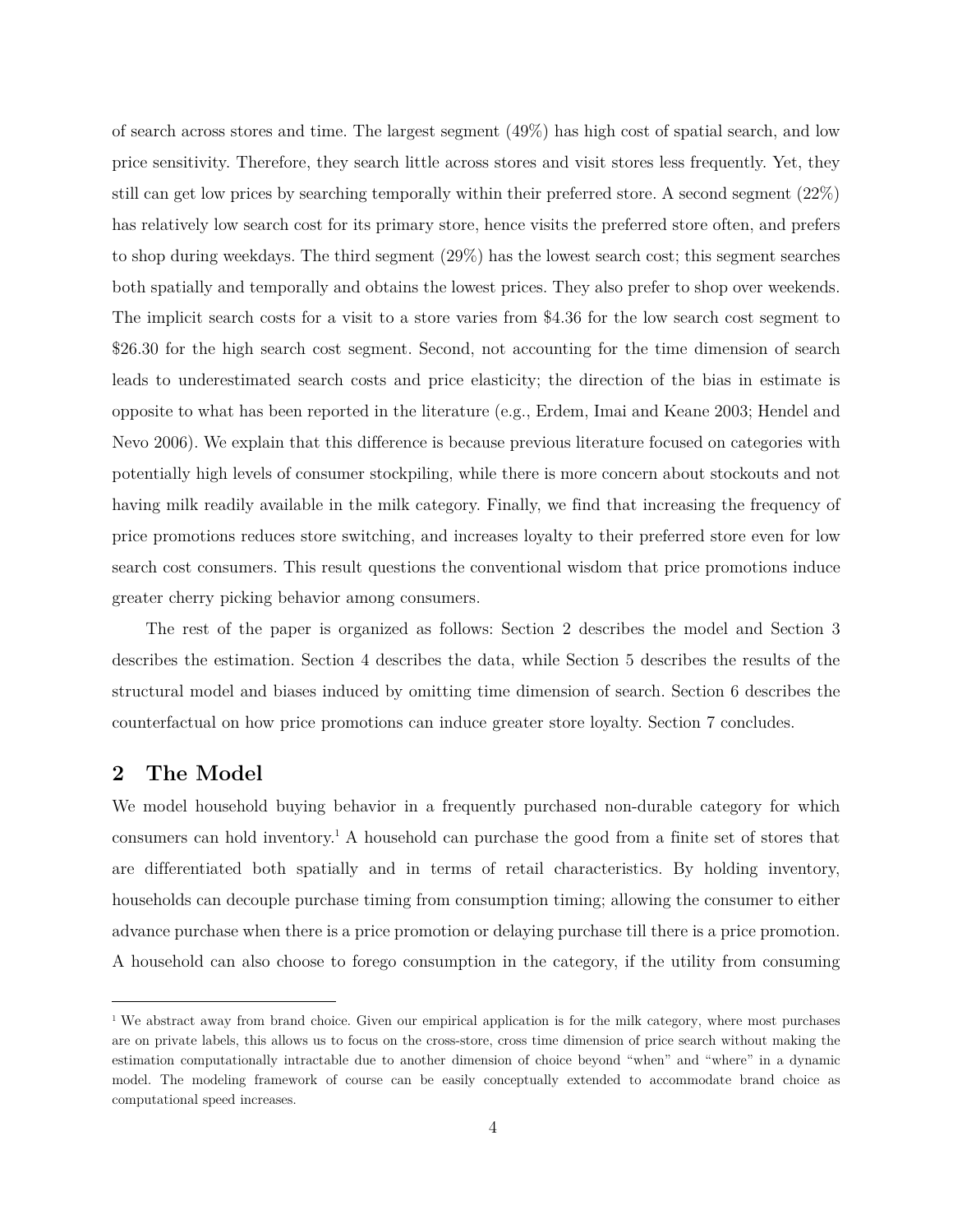an outside good is higher than the expected benefit of purchasing at a higher price within the category. We recognize that store choice for frequently purchased consumer goods is not driven exclusively by the "focal" category of interest and allow for the possibility that other factors affect a household's decision to visit stores. As mentioned earlier, we develop a finite horizon, dynamic programming model for the sequential search across stores and embed this finite horizon model in an infinite horizon dynamic programming model of search over time to model the timing of repeated purchases. This allows us to include both the spatial and temporal dimensions of search in our model.

#### **2.1 The Basic Set Up**

A household *h* can search across a finite consideration set of stores denoted by  $\Omega_h$  at time *t*. Let  $N_h^{max}$  be the number of stores in  $\Omega_h$ ; then, there are potentially a maximum of  $N_h^{max}$  stages of store search in any given period  $t$  until all stores in the consideration set  $\Omega_h$  are exhausted. Let the tuple  $(t, n)$  represent the time and store dimensions of the search process; *n* representing the store search stage at time period t. Let  $\Omega_{htn}$  denote the set of unvisited stores for household h at time period *t* at spatial search stage *n*.





Figure 1a represents one stage of store search (store search stage *n* at time period *t*), for a nonfinal store search stage  $n < N_h^{max}$ . Each store search stage involves two decisions by the household: a store visit decision and a category purchase decision.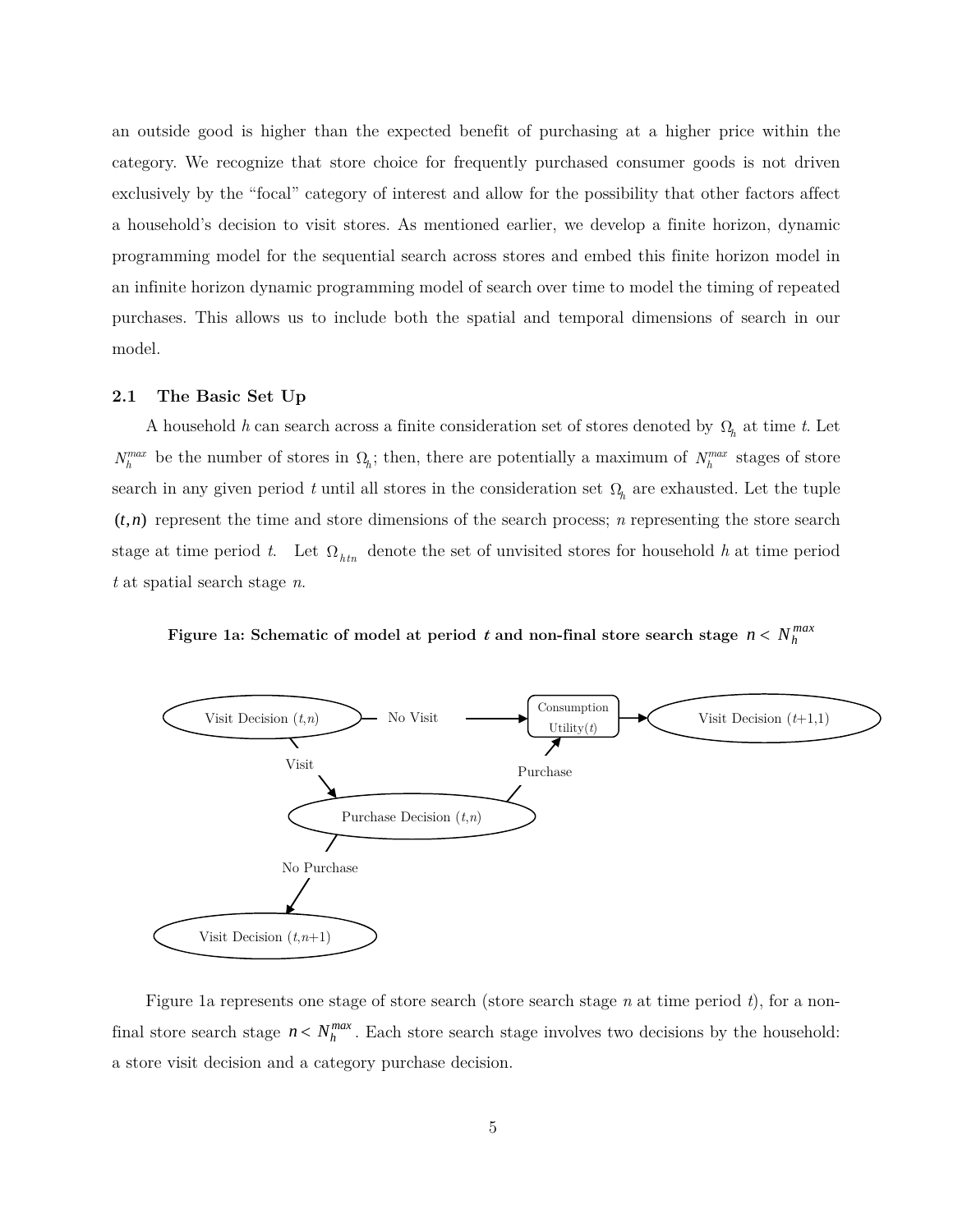- (1) Visit Decision  $(t, n)$ : Household *h* observes visit-related state variables  $x_{ht}^v$  and decides whether or not to visit another store *k* from the set of unvisited stores at stage *n* in period *t*   $(\Omega_{htn})$  so to maximize the household's value function across the remaining stages in period t and across future time periods.
	- a. Visit: A household that decides to visit another store *k* moves to the purchase decision at stage (*t*,*n*).
	- b. No visit: A household that decides not to visit an additional store *k*, concludes its store search for period *t* and moves to stage 1 of store search at time  $t + 1$  i.e.,  $(t + 1,1)$ .
- (2) Purchase Decision  $(t, n)$ : When at store *k* from the set of unvisited stores  $\Omega_{htn}$ , household observes purchase-related (including the  $k^{\text{th}}$  store specific) state variables  $x_{htk}^p$  and decides whether to purchase or not at that store to maximize the household's value function across the remaining stages in period *t* and across future time periods.
	- a. Purchase: Upon purchasing the product, period *t* activities conclude and household will move to the search decision at time  $t + 1$  in stage 1, i.e., Visit Decision  $(t + 1,1)$ .
	- b. No Purchase: If household does not purchase at stage *n*, household moves to the next stage of store search  $(n + 1)$  at time period *t*; i.e., Visit Decision  $(t, n + 1)$ .

Note that each household gets the utility from consumption at each time period only once. We assume that consumption occurs after the household is done with the search process and right before moving to the next time period. Thus, we ensure that changes in the level of inventory are taken into account when the household gets utility from consumption.

Figure 1b represents the final stage of store search (i.e. stage  $N_h^{\max}$ ) for time period *t*. The process is identical to Figure 1a, except that given the finite horizon nature of the store search process, not purchasing at the final stage  $N_h^{\max}$  of time  $t$  leads to the visit decision in stage 1 at time  $t + 1$ , i.e., Visit Decision  $(t + 1,1)$ .

To summarize, a household  $h \in \{1,2,...,H\}$  at time period  $t \in \{1,2,3,...\}$  and store search stage  $n \in \{1, 2, ..., N_h^{max}\}\$ , observes state variables  $x_{ht}^v$  that affect the decision to visit a store. The household makes a decision about whether to visit and which store to visit  $y_{\text{min}}^v \in \Omega_{\text{min}} \cup \{0\}$ , where  $y_{hh}^v = 0$  represents a decision to stop search for period t at stage n. Let  $N_h(t)$  denote the stage n at which household *h* stops search in period *t*. Conditional on visiting store *k* from the set of unvisited stores  $\Omega_{htn}$  (i.e.,  $y_{htn}^v = k > 0$ ), the household observes purchase-related state variables  $x_{htk}^p$  for that store and makes a decision  $y_{\text{min}}^p \in \{0,1\}$ , where 0 indicates no purchase in the focal category and 1 indicates purchase in the focal category.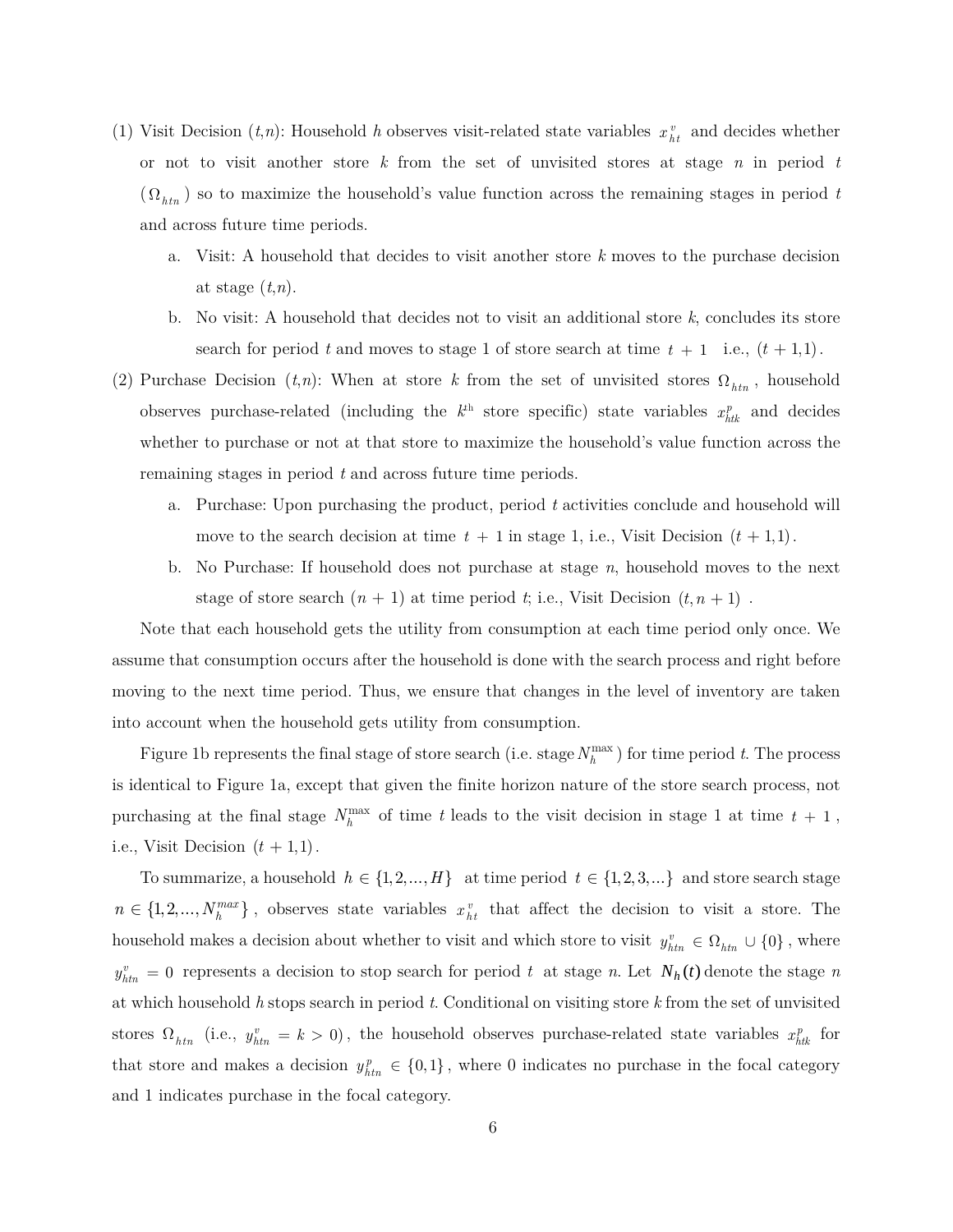



#### **2.2 Flow Utilities**

#### *Visit Decision*

We begin with the flow utility (i.e., the immediate utility) from visit and purchase at stage *n*. Define  $d_{hk}$  as the travel time of household *h* to store  $k \in \Omega_h$ . Let  $d_h$  be the vector that includes the travel times to all the stores in the consideration set of household *h*. Let the variables that the household observes prior to visit be denoted by the set  $x_{ht}^v = \{W_t, i_{ht}, I_{h,t-1}^{\text{stockup}}, d_h\}$ , where  $W_t$  is a dummy variable coded as 1 if time period  $t$  is a weekend, 0 otherwise, and  $i_{ht}$  is the inventory held by the household at beginning of time period *t*. The immediate flow utility for household *h* from visiting store  $k \in \Omega_{hm}$  at stage  $(t, n)$  is given by:

$$
u_{hhh}^v(x_{ht}^v) = X_{hk}\beta_h - S_h(d_{hk}, W_t) + \eta I_{n=1}J_{h,t-1}^{\text{stockup}} + \varepsilon_{hhh}^v \quad \text{for } k > 0
$$
  
=  $\overline{u}_{hhh}^v(x_{ht}^v) + \varepsilon_{hhh}^v$ 

Where the first term indicates preferences for store characteristics, and the second term  $S_h(d_{hk}, W_t)$  is the travel cost incurred by household *h* to visit store  $k \in \Omega_{htn}$ . The third term  $\eta I_{n=1}.I_{\frac{h,t-1}{h,t-1}}^{\mathrm{stoc}}$  $I_{n=1}$ ,  $I_{n,t-1}^{\text{stockup}}$  is a parsimonious approach to capture the role of the non-focal categories in search. If a consumer spends a lot on non-focal categories in any period (i.e., has a stock up period), there is likely less need to make a visit at the next period as she has enough inventory of non-focal items. To the extent that non-focal categories play a more important role in store visit decisions, the estimate of  $\eta$  would be larger. This provides a flexible framework to account for the fact that the focal category could only partially be responsible for store visit decisions. We note that this issue has been abstracted away from, in the extant literature on dynamic structural models of temporal search (e.g., Hendel and Nevo 2006; Hartmann and Nair, 2009). We account for the effect of stockup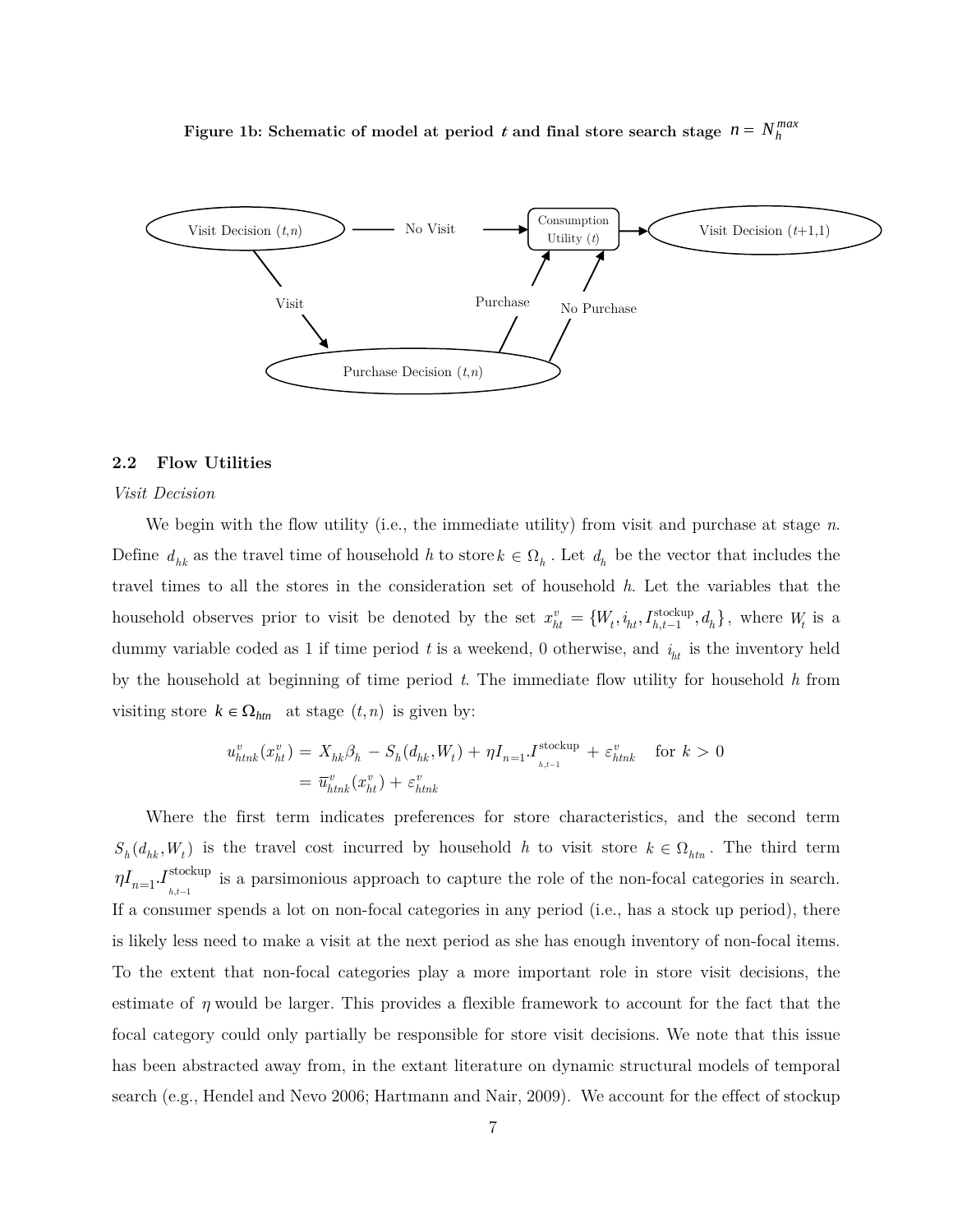only on the first stage in a period  $(I_{n=1})$  as the fit of the model becomes poorer when we include it in later stages. We define a period as a stockup period as if total spending of household *h* in that period is higher than average per period spend for that household. Finally,  $\varepsilon_{hhh}^v$  is a visit-choice specific structural error shock that represents factors observed by the consumer but unobserved by the researcher that affect the decision to visit store *k* at stage *n* at time *t* for household *h*.

The search cost function is specified as a linear function:  $S_h(d_{hk}, W_t) = \iota_h + \delta_h d_{hk} + \omega_h W_t$ . While the effect of travel time ( $d_{hk}$ ) on travel/search cost is obvious, the weekend dummy variable allows us to account for the fact that working households can have a higher opportunity cost of search during weekdays, while households with retired seniors or an adult non-working member may have higher opportunity costs of search on weekends. We include two store characteristics in  $X_{hk}$  to account for store differentiation: (1) Whether store *k* is EDLP and (2) Whether store *k* is the primary grocery store for household *h*, where we operationalize the primary store as that which has the highest share of visits in its consideration set.

A household that forgoes search obtains the following utility:

$$
u_{htn0}^v(x_{ht}^v) = \varepsilon_{htn0}^v
$$

#### *Purchase Decision*

After visiting store *k*, the household decides whether to make a purchase or not in the focal category. The flow utility for a household making a purchase is given by:

$$
u_{\text{hthk1}}^p(x_{\text{htk}}^p) = \alpha_h p_{kt} + \varepsilon_{\text{hthk1}}^p
$$
  
=  $\overline{u}_{\text{htk1}}^p(x_{\text{htk}}^p) + \varepsilon_{\text{hthk1}}^p$ 

Where  $\alpha_h$  is the price sensitivity of household *h*,  $p_{k}$  is price of the focal category in store *k* at time period  $t$ , and  $\varepsilon_{\text{thnk1}}^p$  is a purchase-choice specific structural error shock representing factors that affect the purchase decision and are observed by the household but not the researcher.

A household that does not purchase obtains:

$$
u_{htnk0}^p(x_{htk}^p) = \varepsilon_{htnk0}^p
$$

The structural error shocks in the above equations are all assumed to be independent and identically distributed (i.i.d) type I extreme value.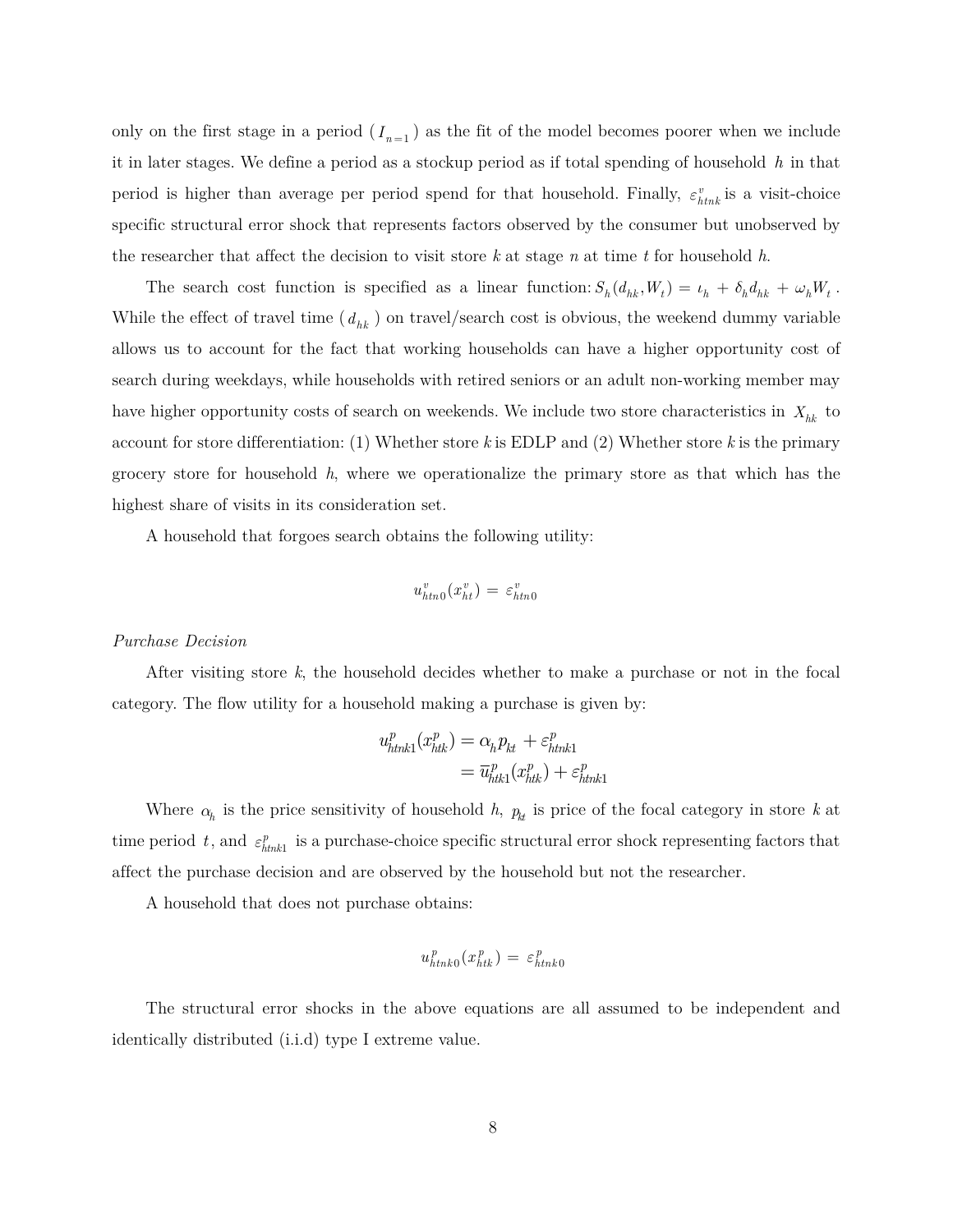#### *Consumption Utility*

Before moving to the next time period, the consumer gets utility from consumption of the focal category, which is a function of the inventory that includes purchases in the current period. We represent the consumption utility as:

$$
u_{ht}^c(i_{ht}, y_{ht}^p) = \varphi(c(i_{ht} + y_{ht}^p \chi))
$$

where  $i_{ht}$  is the inventory level of the focal category,  $c(i_{ht} + y_{ht}^p \chi)$  is consumption as a function of inventory level and  $\varphi$  is utility of consuming  $c(i_{ht} + y_{ht}^p \chi)$  units. We do not include an error shock on consumption utility as it is non-separable from the flow utilities from the search and purchase stages. Here,  $\chi$  represents the amount that gets added to consumer inventory if she makes a purchase (i.e., milk container size in our application) and  $y_{ht}^p = \sum_{n=1}^{N_h^{max}} y_{htn}^p$  (which is equal to one if the consumer makes a purchase in time period *t* and zero otherwise).

Let  $\rho_h$  be the household *h*'s consumption rate of the focal category. Specifically we assume  $c(i_{ht} + y_{ht}^p \chi) = \rho_h \cdot \min\{1, \left| (i_{ht} + y_{ht}^p \chi) / \rho_h \right| \}$ , where  $\lfloor x \rfloor$  represents the floor of *x*. This means the household consumes an amount equal to consumption rate if there is more than one serving left in inventory and consumes zero otherwise. This specification allows us to capture a drop in utility when a household does not have adequate inventory and thus captures the cost of household stockouts. We assume a linear form for utility from consumption. Specifically,  $\varphi(c(i_{ht} + y_{ht}^p \chi)) = \sigma.c(i_{ht} + y_{ht}^p \chi) + \tau$ , where  $\sigma$  and  $\tau$  are parameters to be estimated.

#### *State Transitions*

Here we define appropriate state transitions and expectations associated with inventory, prices, stockup, weekday/weekend and store consideration sets.

Inventory held by household evolves as follows:

$$
i_{h(t+1)} = i_{ht} - c(i_{ht} + y_{ht}^p \chi) + y_{ht}^p \chi
$$

Where  $\chi$  is increase in inventory after purchase (i.e. milk container size in our application) and 1  $y_{ht}^p = \sum\nolimits_{n = 1}^{N_h^{max}} y_{htn}^p$  .

We assume that prices follow an exogenous discrete distribution with *m* different levels of possible prices. We allow for prices to have different distributions for different stores. We assume a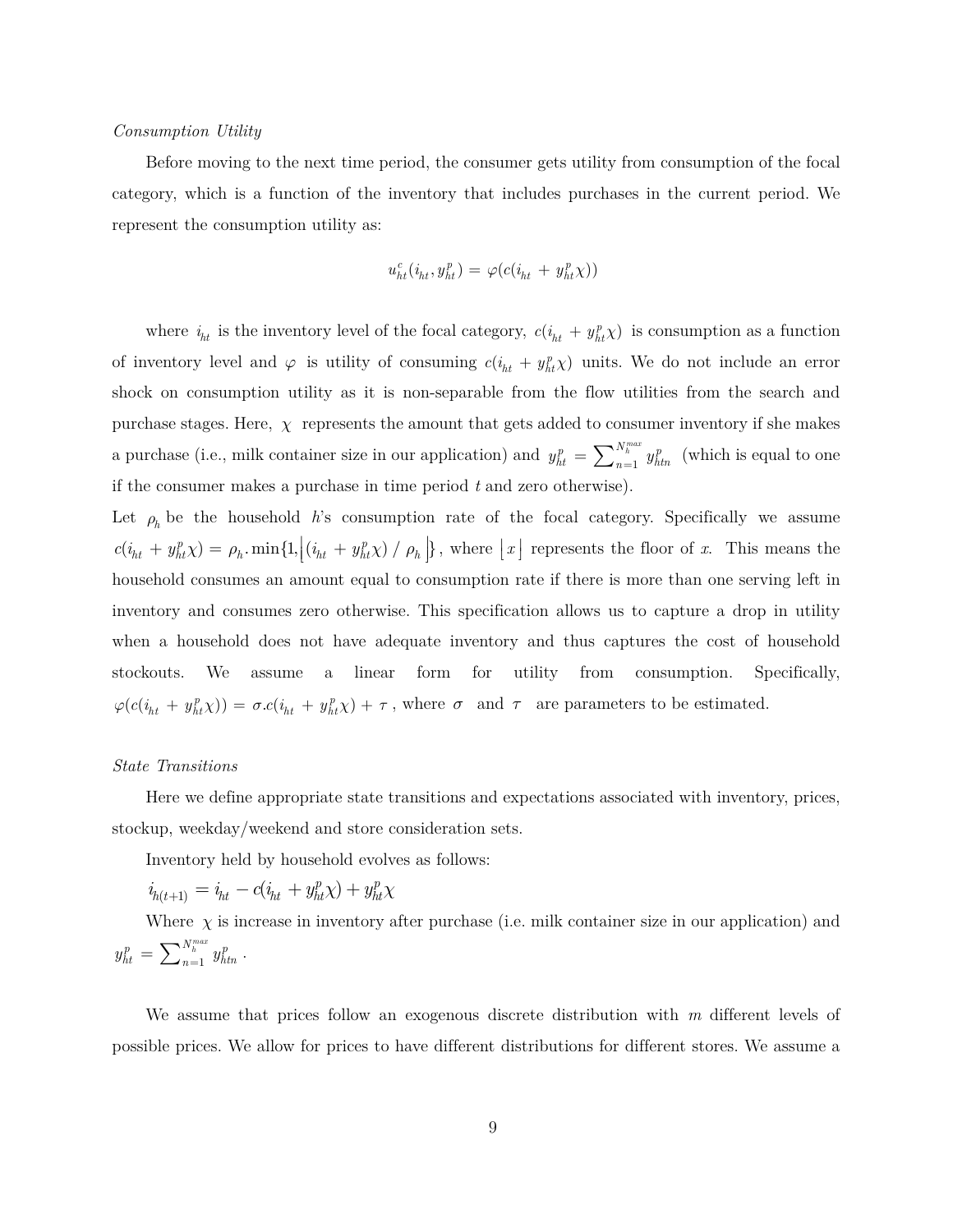store specific multinomial distribution of prices over the *m* price levels over time. Formally:  $p_{kt} \sim Multinomial(1, p_k)$ .<sup>2</sup>

We assume that decision on how much to spend at each period is exogenous to the model and form a first order Markov process for transition of dummy variable on stock up periods. More  $\begin{split} \text{formally: } I_{\scriptscriptstyle{ht}}^{\text{stockup}} \sim \textit{Bernoulli}(\pi_h^{S \rightarrow S} I_{\scriptscriptstyle{ht, t-1}}^{\text{stockup}} + \pi_h^{N \rightarrow S} (1-I_{\scriptscriptstyle{ht, t-1}}^{\text{stockup}})) \end{split}$  $I_h^{\text{stockup}} \sim Bernoulli(\pi_h^{S \to S} I_{h+1}^{\text{stockup}} + \pi_h^{N \to S} (1 - I_{h+1}^{\text{stockup}}))$ , where  $\pi_h^{S \to S}$  and  $\pi_h^{N \to S}$  are transition probabilities from stock up to stock up and from non-stock up to stock up period for household *h* respectively.

Weekends and weekdays alternate. We initialize the first period to be Weekend or Weekday as appropriate. In our case, the first period falls on weekdays, so we initialize the variable to zero  $W_1 = 0$   $W_t = 1 - W_{t-1}$ .

Store consideration set evolves as follows, where the store visited in stage  $n-1$  is removed from the consideration set at stage *n*.  $\Omega_{ht0} = \Omega_h$  and  $\Omega_{htn} = \Omega_{htn-1} \setminus y_{htn-1}^v$ 

#### **2.3 The Visit and Purchase Sequence Problem**

Each consumer makes a sequence of visit and purchase decisions to maximize utility from the current time period plus discounted utility from future periods. Based on flow utilities defined in previous section, we can write the optimization problem as a sequence problem of visit and purchase decisions for each household *h,*

$$
\max_{\left\{\Delta_{ht}\right\}_{t=1}^{\infty}} E\left(\sum_{t=0}^{\infty} \beta^t . \varpi_{ht}(\Delta_{ht}) \mid \tilde{x}_{ht}\right),
$$

Where  $\Delta_{ht} = \{y_{ht}^v, y_{ht}^p\}$  represents the vector of a household's visit ( $y_{ht}^v = \{y_{htn}^v\}_{n=1}^{N_h(t)}$ ) and purchase  $(y_{ht}^p = \{y_{htn}^p\}_{n=1}^{N_h(t)-1})$  decisions. These decisions in each time period are conditional on visit and purchase-related observed and unobserved state variables:  $\tilde{x}_{ht} = \{x_{ht}^v, x_{ht}^p, \varepsilon_{ht}^v, \varepsilon_{ht}^p\}$ . Here  $x_{ht}^p = \left\{ \{x_{htk}^p\}_{k \in \Omega_k \setminus \Omega_{b,b}} \right\}_{n=1}^{n=N_h(t)-1}$  includes all the relevant observed state variables for the purchase state, while  $\varepsilon_{ht}^v = \{\varepsilon_{hhh}^v, \{ \varepsilon_{hh}^v \}_{k \in \Omega \setminus \Omega_{hh}} \}_{n=1}^{n=N_h(t)}$  $\epsilon_{ht}^v = \{\epsilon_{htn0}^v, \{\epsilon_{htnk}^v\}_{k \in \Omega \setminus \Omega_{htn}}\}_{n=1}^{n=N_h(t)}$ , and  $\epsilon_{ht}^p = \{\{\epsilon_{htnk1}^p, \epsilon_{htnk0}^p\}_{k=y_{htn}^v}\}_{n=1}^{N_h(t)-1}$  $\varepsilon_{ht}^p=\{\{\varepsilon_{\textit{htnk1}}^p,\varepsilon_{\textit{htnk0}}^p\}_{k=y_{\textit{hr}}^v}\}_{n=1}^{N_h(t)-1}$  represent all the relevant unobserved state variables for visit and purchase stages, respectively. The total utility that the household gets across all stages within time period *t* is the sum of flow utilities from the

<sup>&</sup>lt;sup>2</sup> The exogeneity assumption is common in the dynamic structural modeling literature; see Erdem, Imai and Keane 2003, for a detailed discussion on the plausibility of the price exogeneity assumptions in modeling choice of frequently purchased consumer goods. In particular Khan et al (2013) discuss institutional reasons like state and federal pricing regulations that make milk prices plausibly exogenous to demand shocks and more a function of supply and cost shocks. Without store search, the literature typically assumes a first order Markov process. With store search the assumption of a Markov process is questionable, as the household does not know prices for stores that have not been visited. Hence we assume independence across time for all stores.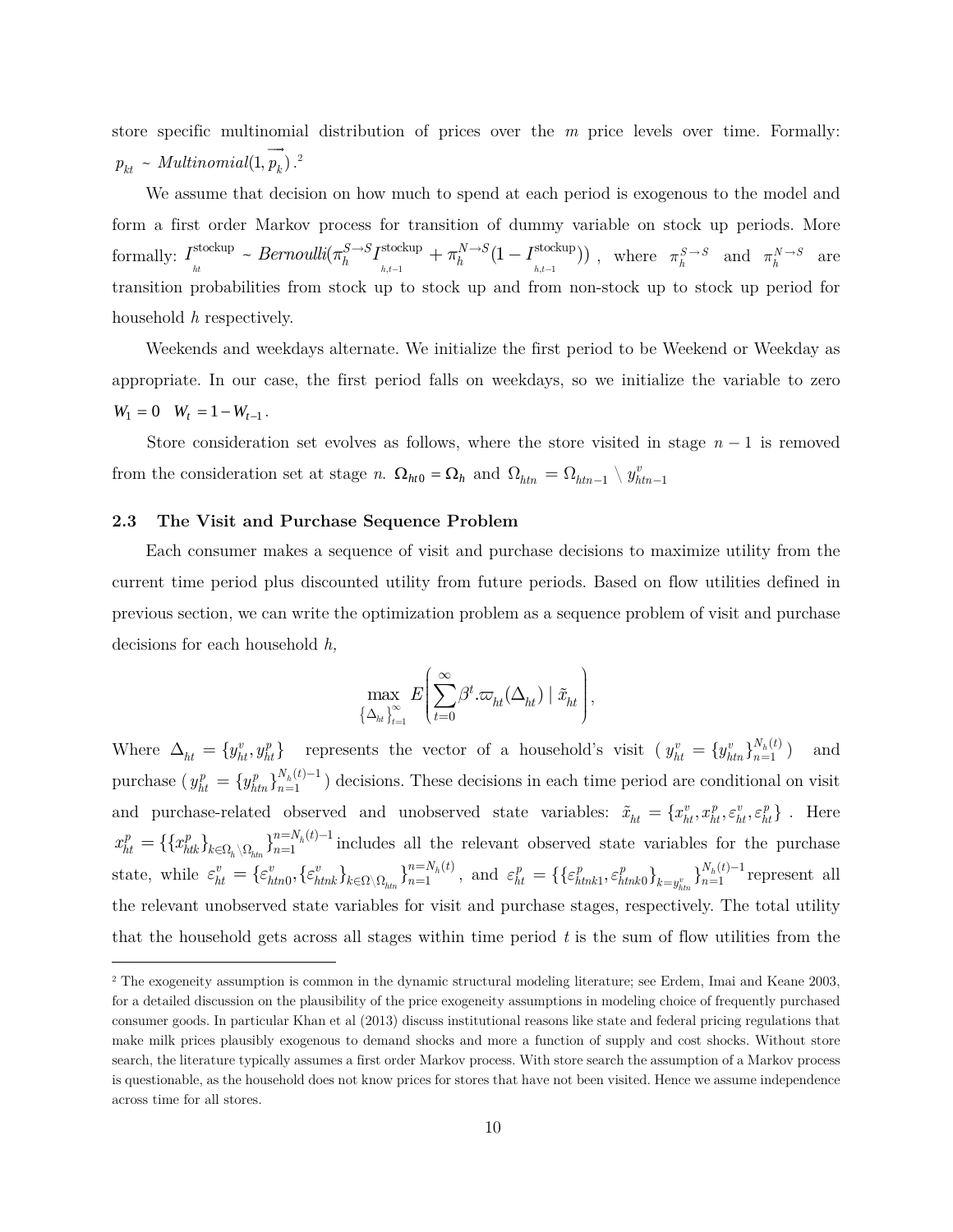visit and purchase stages up to the  $N_h(t)$  (the stage at which household stops search at period *t*) plus consumption utility:



#### **2.4 Choice-Specific Value Functions**

Within the finite horizon spatial search model, a household has to make two consecutive decisions in each stage of each time period (i.e. a decision to visit a store, potentially followed by a decision to make a purchase in the focal category). We therefore define *two sets of value functions*, one for visit decisions and the other for purchase decisions. To keep notation simple, we use the exante value functions of search and purchase to write the choice-specific value functions. Precise definition of these value functions is presented in the next subsection. Let  $EV_{htn}^v(x_{ht}^v, \Omega_{htn})$  represent the ex-ante value function of search at stage *n* of time period *t* for household *h*; i.e., the highest expected value of utility that the household can get starting at search stage *n* if the set of unvisited stores is  $\Omega_{hhn}$ . Similarly, let  $EV_{hhhk}^p$  represent the ex-ante value function at purchase stage *n* of period *t* if household *h* is visiting store *k*.

Consider household *h* with  $N_h^{\max}$  stores in its consideration set, at any stage before the last stage (i.e.  $n \le N_h^{\max}$ ) visiting store *k*, making a purchase decision at time *t*. After observing purchase-related variables, the household has two options; (1) to make a purchase and end store search for the current period *t* and presumably start at *t*+1 with a higher inventory level, or (2) to wait for stage  $(n+1)$  and consider visiting an unvisited store from its store choice set  $\Omega_{\text{htn}+1}$ . With a purchase, the household gets the corresponding flow utility plus discounted value of utility (across time) that she will get starting next period.

$$
v_{\text{hth}k1}^p(x_{\text{htk}}^p, x_{\text{h}t}^v) = \overline{u}_{\text{hth}k1}^p + u_{\text{h}t}^c + \beta \cdot E_{x_{\text{h},t+1}^v | x_{\text{h}t}^v, \Delta_{\text{h}t}, \epsilon_{\text{h}t}} E V_{\text{h},t+1,1}^v(x_{\text{h},t+1}^v, \Omega_h) + \varepsilon_{\text{hth}k1}^p
$$
  
=  $\overline{v}_{\text{h}tk1}^p + \varepsilon_{\text{h}tnk1}^p$ 

If household does not purchase, the household receives the corresponding flow utility plus expected value of utility that she gets starting next search stage. Note that expected value of the next search stage is not discounted as it happens in the same time period.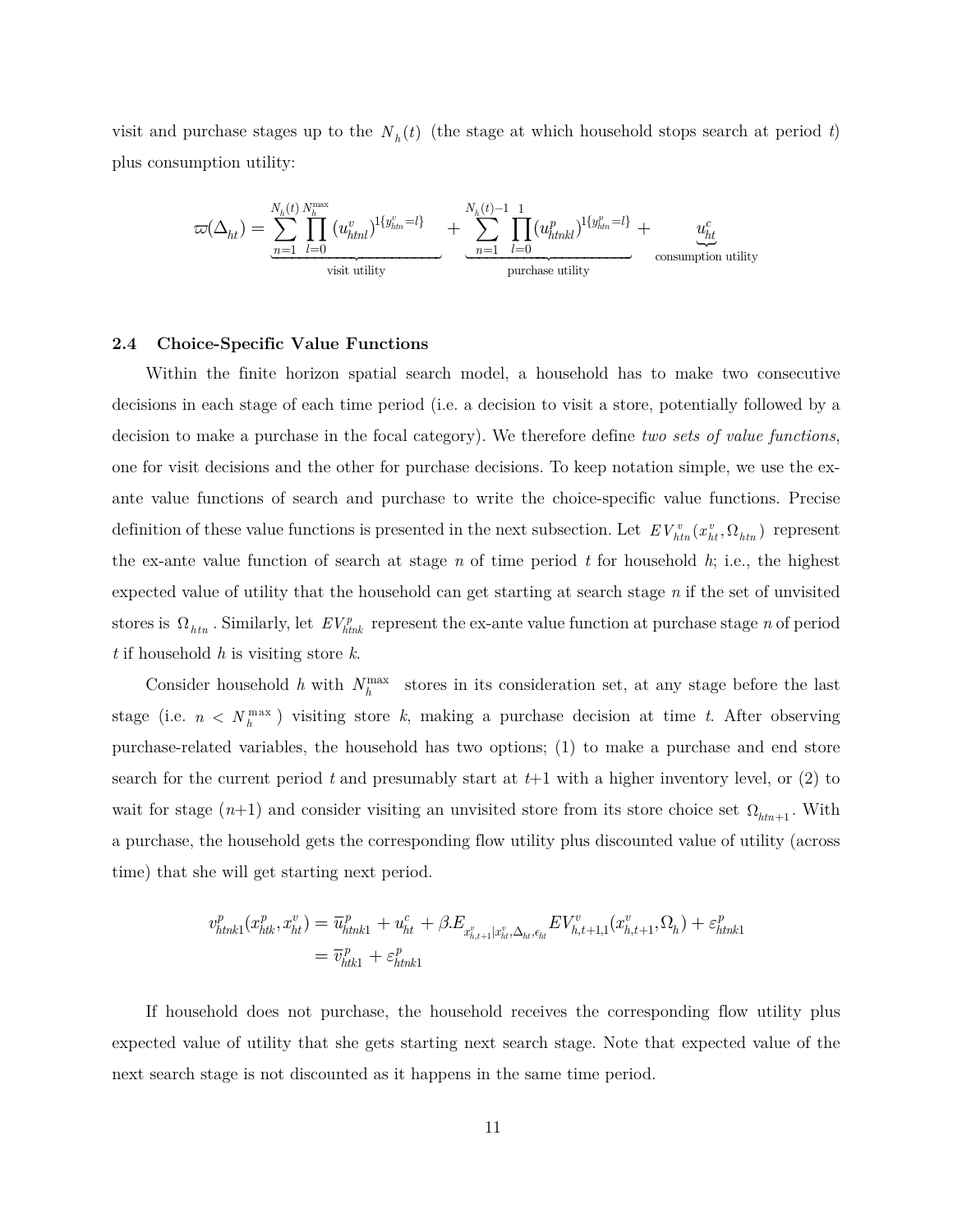$$
v_{htnk0}^p(x_{htk}^p, x_{ht}^v) = EV_{ht,n+1}^v(x_{ht}^v, \Omega_{ht,n+1}) + \varepsilon_{htnk0}^p
$$
  
=  $\overline{v}_{htn0}^p + \varepsilon_{htnk0}^p$ 

Moving one step back, household faces a decision of whether to visit a store and which store to visit. At this point, household knows the realizations of random shocks for the visit stage but not for the purchase stage. The household also has not observed purchase-related state variables for that store yet (e.g., does not know prices before visiting the store). Therefore, the household should use the expected value of the utility for the purchase stage in making the decision whether to visit the store or not. As this expected value is represented by  $EV_{ktnk}^p$ , the choice-specific value function for search stage *n* can be written as

$$
v_{\text{htnk}}^v(x_{\text{h}t}^v) = \overline{u}_{\text{htnk}}^v + EV_{\text{htnk}}^p + \varepsilon_{\text{htnk}}^v
$$

$$
= \overline{v}_{\text{htnk}}^v + \varepsilon_{\text{htnk}}^v,
$$

where  $k \in \Omega_{\text{htn}}$ , implying that at this stage household can choose a store from the set of unvisited stores in the current time period. If household decides to stop search (i.e.,  $k=0$ ), instead of expected value of the next purchase stage in the current time period, the household will get the discounted expected value of utility starting from the first visit stage of next time period, i.e.,

$$
v_{htn0}^v(x_{ht}^v) = u_{ht}^c + \beta \cdot E_{x_{h,t+1}^v | x_{ht}^v, \Delta_{ht}, \epsilon_{ht}} E V_{h,t+1,1}^v(x_{h,t+1}^v, \Omega_h) + \epsilon_{htn0}^v
$$
  
=  $\overline{v}_{htn0}^v + \epsilon_{htn0}^v$ 

So far, we have presented choice-specific value functions for search and purchase at an arbitrary stage  $n < N_h^{\max}$ . We present the value functions separately for  $n = N_h^{\max}$  because the value function of the purchase stage at the last remaining store will not include the expected value of the next search stage, if consumer decides not to make a purchase. In that case as there are not any stores left unvisited for the current time period, upon a decision not to make a purchase, the consumer will move on to the next time period

$$
v_{htN_h^{max}k0}^p(x_{htk}^p, x_{ht}^v) = u_{ht}^c + \beta \cdot E_{x_{h,t+1}^v | x_{ht}^v, \Delta_{ht}, \epsilon_{ht}} E V_{h,t+1,1}^v(x_{h,t+1}^v, \Omega_h) + \epsilon_{htN_h^{max}k0}^p
$$
  
=  $\overline{v}_{htN_h^{max}0}^p + \epsilon_{htN_h^{max}k0}^p$ 

#### **2.5 Ex-Ante Value Functions**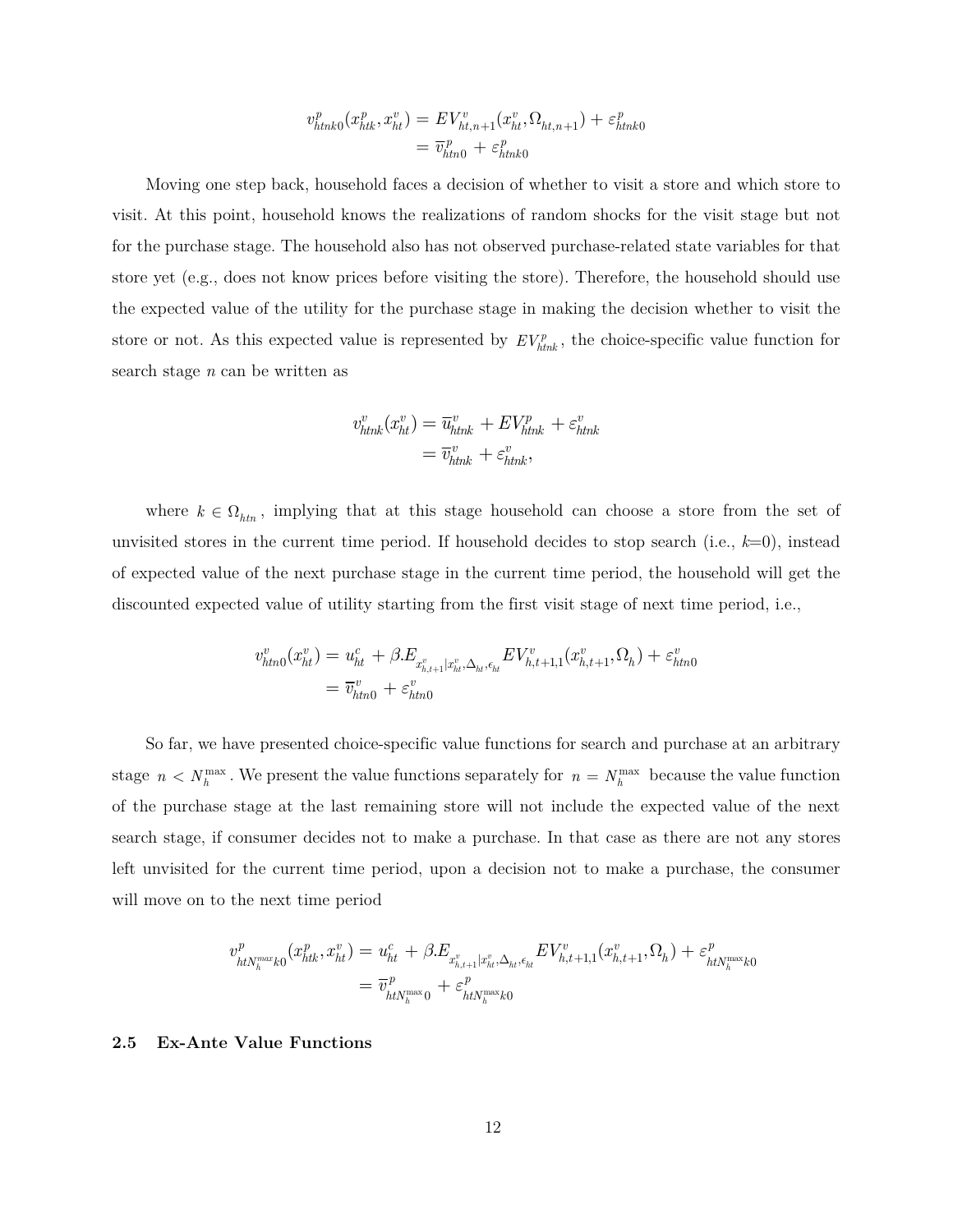Next, we define value functions and ex-ante value functions based on choice-specific value functions defined in the previous subsection. Denoting  $V_{hh}^v(x_{ht}^v) = \max_{k \in \Omega_{hh} \cup \{0\}} \{v_{hhh}^v(x_{ht}^v)\}$ *htn*  $V_{htn}^v(x_{ht}^v) = \max_{k \in \Omega_{htn}} \{v_{htnk}^v(x_{ht}^v)\}\$ as value function of search stage, the ex-ante value function at the visit stage is given by,

$$
EV_{htn}^v(x_{ht}^v) = E_{\epsilon_{htn}^v|x_{ht}^v,\Omega_{htn},\epsilon_{ht,n-1}^v} \left\{ \max_{k \in \Omega_{htn} \cup \{0\}} [v_{htnk}^v(x_{ht}^v)] \right\}
$$
  
=  $\log \left\{ \sum_{k \in \Omega_{htn} \cup \{0\}} \exp(\overline{v}_{htnk}^v) \right\},$ 

where  $\epsilon_{htn}^v = {\epsilon_{htnk}^v}_{htn}$ ,  ${\epsilon_{\Omega_{hh}} \cup \{0\}}$ . The second equality follows from the properties of extreme value distribution and the conditional independence assumption. Similarly, let the value function of the purchase stage be denoted by  $V_{htnk}^p = \max\{v_{htnk1}^p, v_{htnk0}^p\}$ , then we can write ex-ante value function at the purchase stage as,

$$
EV_{htnk}^{p} = E_{x_{htk}^{p}, \varepsilon_{htnk1}^{p}, \varepsilon_{htnk0}^{p} | \varepsilon_{ht,n-1,k1}^{p}, \varepsilon_{ht,n-1,k0}^{p}} \{ \max[v_{htnk1}^{p}, v_{htnk0}^{p}] \}
$$
  
= 
$$
\int_{x_{htk}^{p}} \log[\exp(\overline{v}_{htk1}^{p}) + \exp(\overline{v}_{htn0}^{p})].dP(x_{htk}^{p})
$$

Again, the second equality is based on the extreme value distribution and the conditional independence assumption.

#### **2.6 Choice Probabilities and Likelihood Function**

Based on the choice-specific value functions presented in the previous section, we can write the choice specific probabilities at each stage in any given time period, given the distribution of error shocks. As the error shocks are drawn from a Type I extreme value distribution, the choice specific probabilities can be represented as follows:

$$
P_{htnk}^{v} = \frac{\exp(\overline{v}_{htnk}^{v})}{\sum_{j \in \Omega_{htn} \cup \{0\}} \exp(\overline{v}_{htnj}^{v})}
$$

where  $P_{hthk}^v$  is the probability that household *h* at time period *t* and stage *n* chooses to search store  $k \in \Omega_{hh}$  from the set of unvisited stores or chooses to stop search in the current period  $k=0$ . The probability of the same household making a purchase, while visiting store  $k$  can be written as,

$$
P_{\text{htnk1}}^p = \frac{\exp(\overline{v}_{\text{htk1}}^p)}{\exp(\overline{v}_{\text{htk1}}^p) + \exp(\overline{v}_{\text{htn0}}^p)}
$$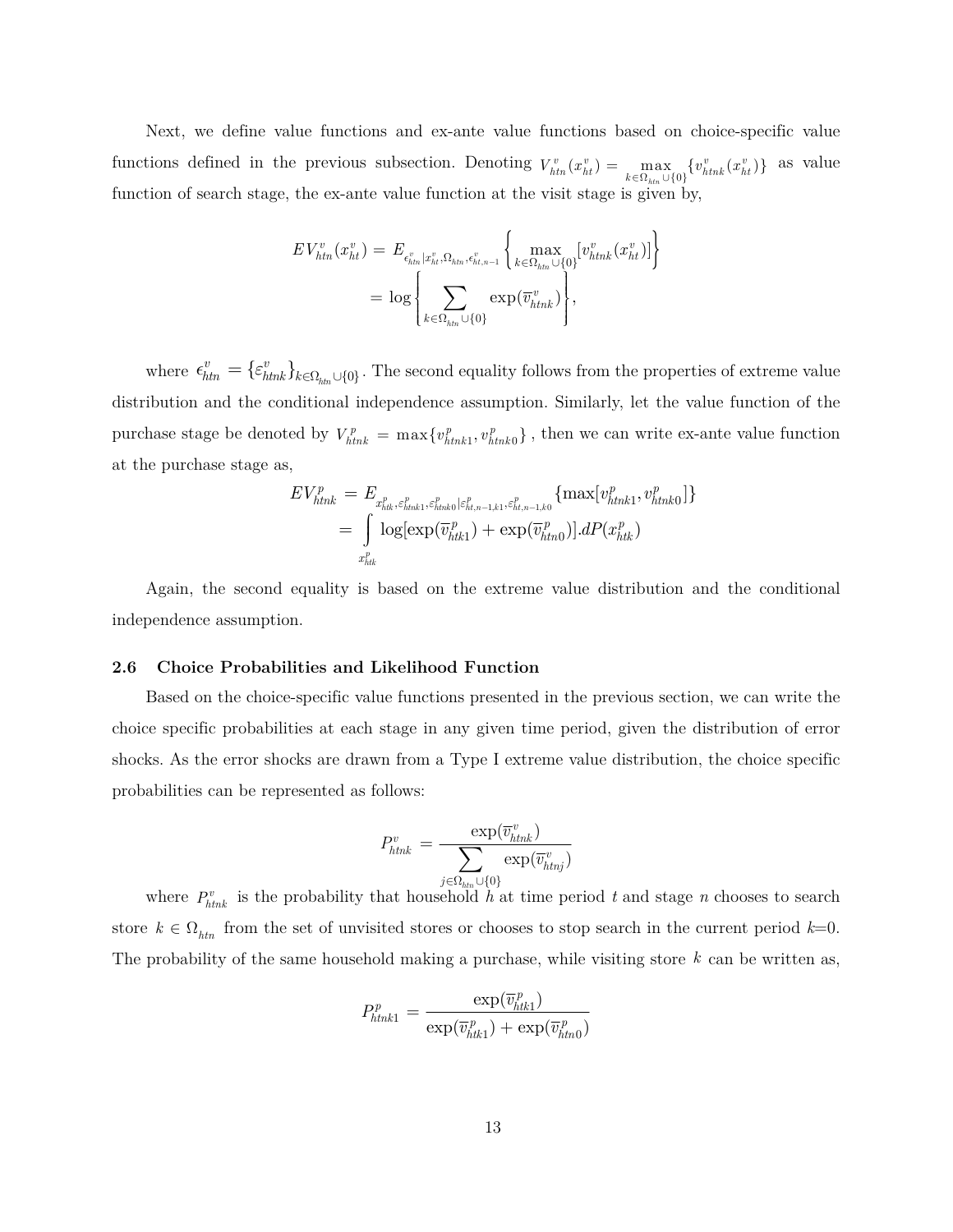We allow for discrete heterogeneity among households, i.e., a household *h* can belong to one of *G* segments denoted by *g*. Using the representation of probabilities above and the household's observed decision, the likelihood for household *h* conditional on being from segment *g* can be written as,

$$
L_{h|g} = \prod_{t=1}^{T_h} \prod_{n=1}^{N_h(t)} \prod_{k=0}^{N_h^{max}} (P_{htnk}^v \mid g)^{1\{y_{htn}^v = k\}} \cdot (P_{htnk1}^p \mid g)^{1\{y_{htnk}^p = 1\& y_{hh}^v = k\}} \cdot (1 - P_{htnk1}^p \mid g)^{1\{y_{htnk}^p = 0\& y_{hh}^v = k\}}.
$$

The unconditional likelihood for the sample of size  $N$  can be written as follows where  $p_g$ denotes the size of group *g*.

$$
L = \prod_{h=1}^{H} \left( \sum_{g=1}^{G} p_g L_{h|g} \right)
$$
 (1)

### **3 Data and Model-Free Evidence**

We use a Nielsen household-level panel data set of all grocery purchases by a sample of households across the United States from January to December 2006. We observe every shopping trip and all grocery items purchased and price paid for each item by each household. We also observe store zip code and household census tract county code which allows us to calculate (an approximate) distance between each household and each store in their consideration set. We complement this data with Retail Scanner Data from Nielsen, to construct the weekly prices for relevant stores. Appendix B provides details on the price construction.

We use milk as our focal category. Milk is an ideal category for our purposes. It has the second highest spend (\$80 with a 3.39% basket share) after soda (\$117 with a basket share of 4.81%), but the highest level of penetration (88%) among the top ten of the high-spend categories. See Appendix A for a category analysis of spend and penetration. It is also purchased frequently as it is perishable and therefore there is limited stockpiling. Thus it is frequently a relevant category in a household's shopping basket and given the high level of spend, the price effect and value of price search is plausibly high. One advantage of milk relative to soda is that brand choice is not a central issue in the category as the vast majority of purchases are private labels at the store. This allows us to abstract away from brand choice and to keep the decision and state space of the dynamic programming problem manageable. Given that we model store visits and category purchases, our decision and state space is much larger than most models estimated in the literature.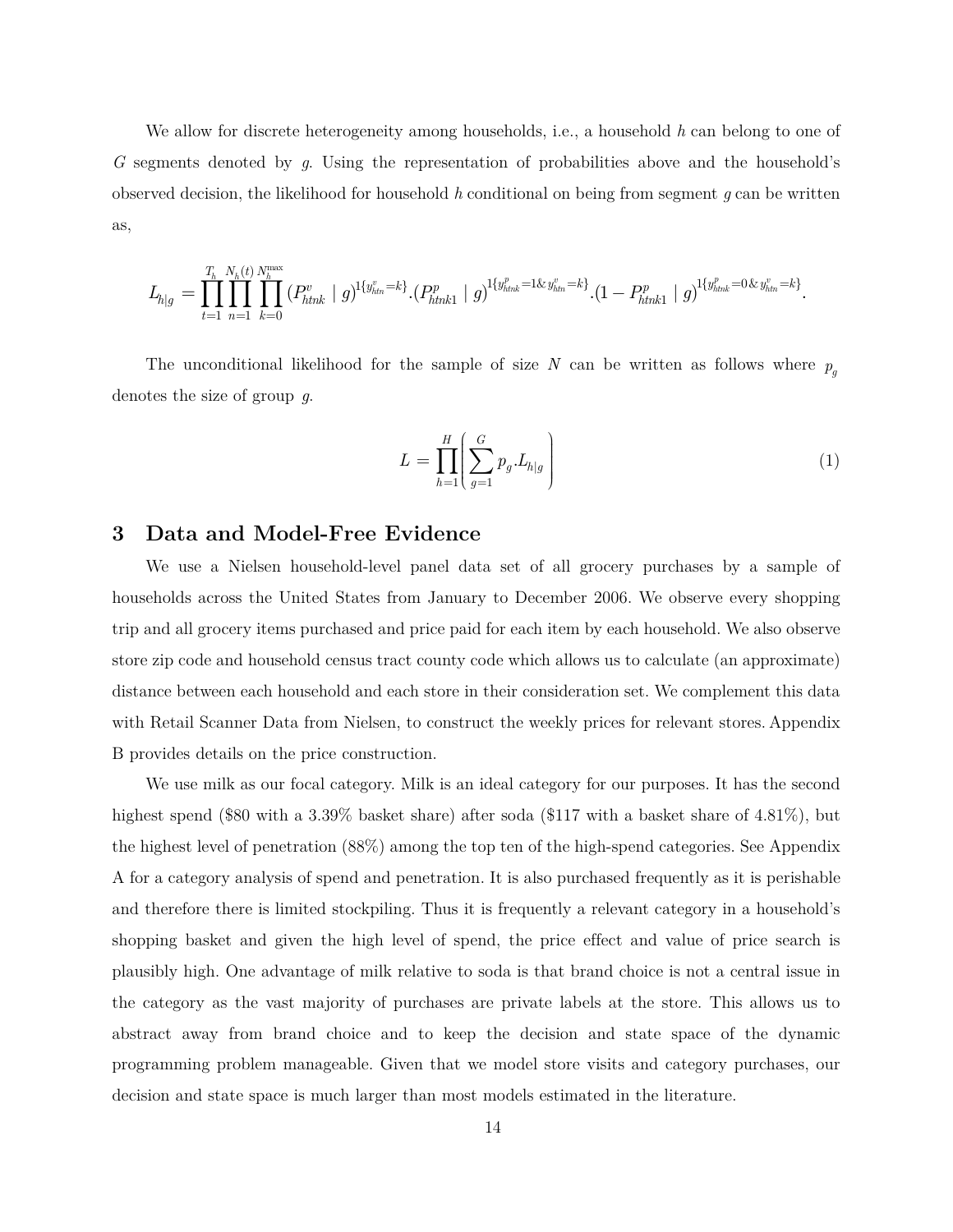We construct our sample of households from the panel data as follows. First we drop households who do not shop frequently  $\langle \langle 20 \rangle$  shopping trips over the year across all stores) or do not purchase milk frequently  $\langle 5\% \rangle$  of their shipping trips). Second, we consider a store to be in a household consideration set only if the household spends greater than or equal to 10% of its annual spending in grocery in that store. Based on this cutoff, 94% of households shop at three stores or less. Hence we set  $N_h^{\max} = 3$ . Third, we abstract away the issue of size choice again to keep the state space manageable, by focusing on single-unit buyer households who purchase the most common size (one gallon) over the term of data collection. Fortunately, the size loyalty in the category is high with the median share of the favorite size being 93%. Finally, we dropped a small number of households shopped at store for which we do not have price data. In all, we use 948 households.<sup>3</sup>

#### **3.1 Model-Free Evidence**

We begin our analysis with model-free evidence to show that there is price search spatially across stores and across time.



**Figure 2. Share of periods that a household visits both stores** 

#### *Spatial Search across Stores*

To separate weekday and weekend behaviors, we treat Friday-Sunday as the weekend period and Monday-Thursday as weekday period. Figure 2 shows the distribution of share of time periods

<sup>&</sup>lt;sup>3</sup> In a previous version of this paper, we estimated the model with a smaller sample of households who shop at no more than two stores. (i.e.,  $N_h^{\text{max}} = 2$ ). Our key results and insights remain virtually identical, lending us confidence that the sample selection has little impact on our conclusions. The two store version of the paper is available on request.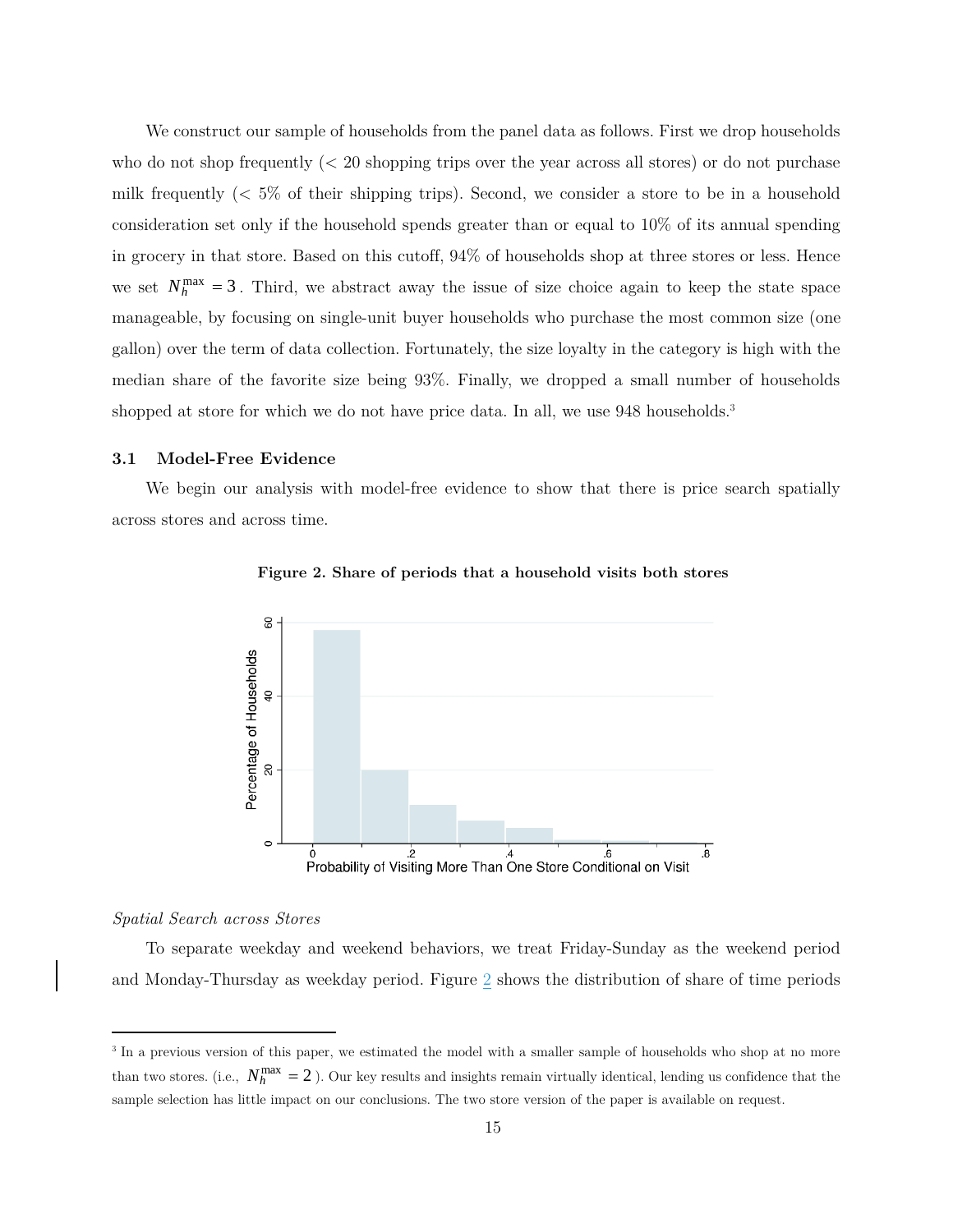in which a household visits more than one store within a time period. A large number of households visit multiple stores within the same weekday or weekend period.

A possibility is that people visit multiple stores, but always buy milk at one store, suggesting there is no search for milk across stores. Figure 3 presents distribution of purchases of milk from a household's "favorite store" (store from which consumer has purchased the item most often). We find that milk indeed is purchased from different stores by multiple households.



**Figure 3. Store-category loyalty for milk** 

A related concern is whether milk may be bought at different stores, but always chosen at the first store visited. Figure 4 shows the probability distribution of purchasing milk from the first store conditional on visiting multiple stores in the same time period. Many households purchase milk at the second or third store during the same period. These suggest evidence of cross-store search.

To explore the consumer search among stores and checking for the fact that milk could have an effect on consumer's decision to perform spatial search, we estimated a logistic regression where we model the probability of visiting multiple stores as a function of the inventory level of milk controlling for heterogeneity by including household fixed effects in the model.<sup>4</sup> In this regression, the coefficient of inventory of milk is negative and significant  $(p < .01)$  showing that an increase in inventory of milk decreases the probability of visiting multiple stores in the same period.

<sup>4</sup> The inventory level is not observed, so we construct inventory levels by tracking purchases and adjusting for consumption rates. We initialize the inventory level for households with a random value.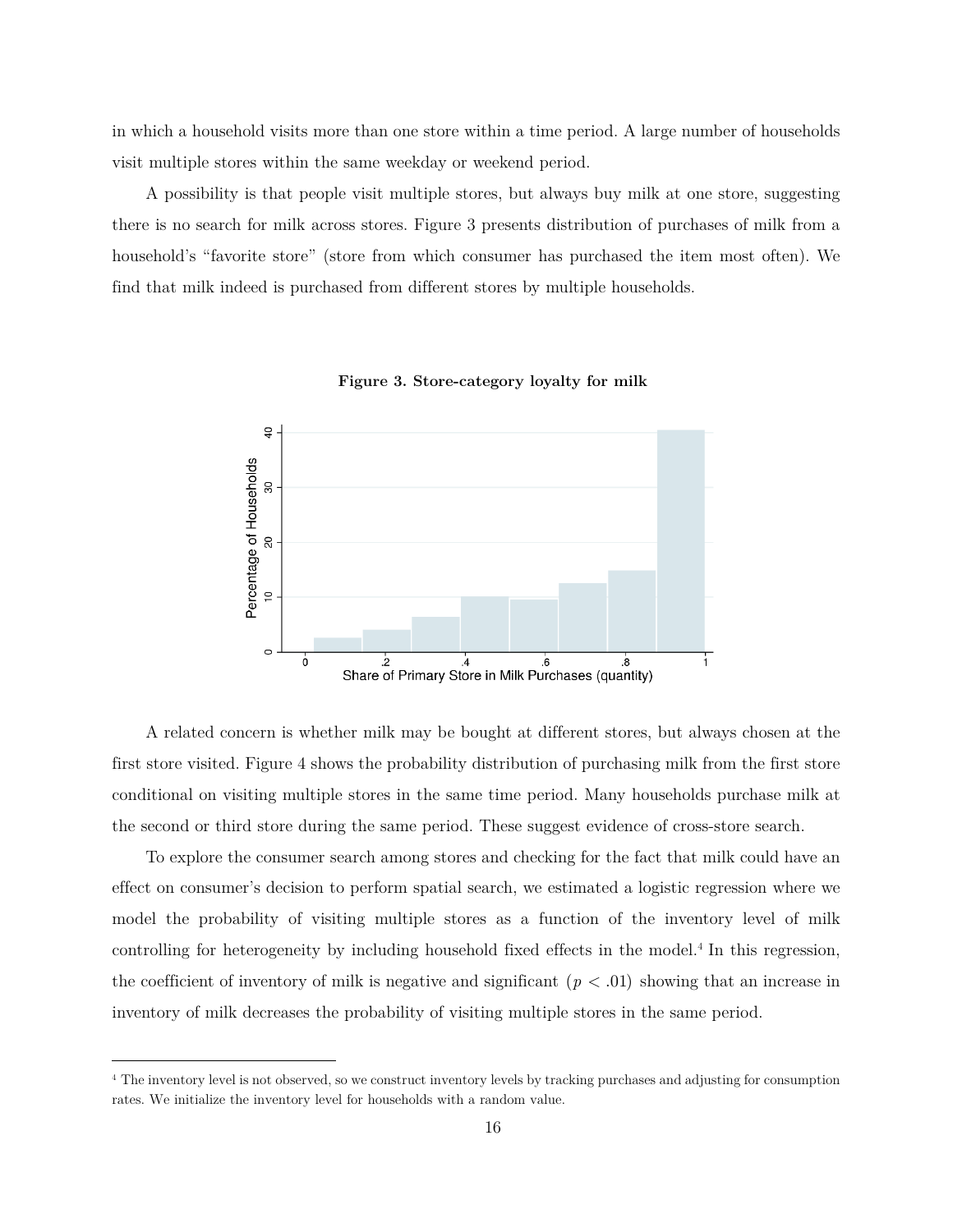

#### **Figure 4: Milk purchases at second store visited**

#### *Search across Time*

To study whether consumers adjust purchase timing in response to milk promotions we test the differences in inter-purchase times between milk purchases as a function of whether milk is purchased on promotion or not. The idea is that consumers accelerate their purchases when there is a promotion before consuming their current inventory as demonstrated in the early work of Neslin, Henderson and Quelch (1985) and Hendel and Nevo (2006). Given that milk is a perishable item, that can only be stockpiled for short periods, it is an empirical question as to whether purchase acceleration is likely in the milk category. To answer this question, we performed a paired sample t-test comparing average inter-purchase time for purchases that are made on promotion versus those that are made on regular price. We found that the average inter-purchase time was 4.47 periods (half-weeks) across households when purchases were made when there was no promotion, and 4.88 (half-weeks) across the same households when purchases were made on promotion. The difference of 0.41 periods is statistically significant at  $p = 0.01$ , suggesting that there is evidence of purchase acceleration in the milk category.5

## **4 Estimation**

We formulate the estimation problem of the dynamic programming model as a Mathematical Program with Equilibrium Constraints (Su & Judd, 2012). However, instead of estimating the

<sup>&</sup>lt;sup>5</sup> For this test, we dropped households that never bought milk on promotion as we could not do a paired test for this group. We also dropped households that had lapses between purchases of more than 12 periods (one and a half months) as these few outlier households disproportionately impact the duration between purchases relative to the large number of households making regular purchases.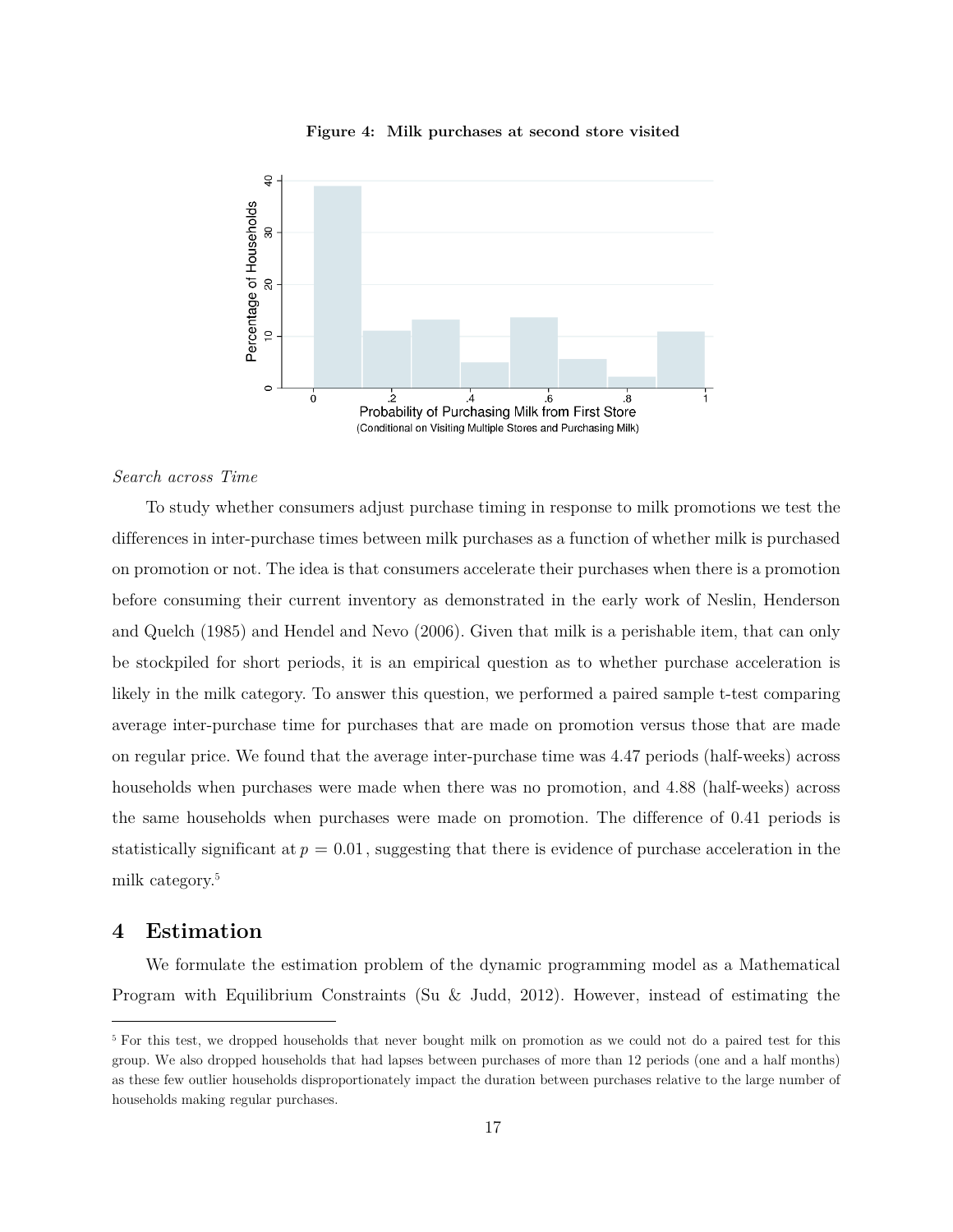heterogeneous model using nonlinear constrained optimization as suggested in Su and Judd (2012), we combine the MPEC approach with an iterative EM algorithm procedure (Arcidiacono and Jones 2003). We use a finite mixture of types to capture heterogeneity. Although we can technically use the nonlinear constrained optimization approach even with finite heterogeneity, a practical challenge arises in our setting, where we model choices of store and purchase visits in each time period, compared to the case where only purchase choices are modeled conditional on store visits. With such a large number of choice probabilities the likelihood of each household's purchase string becomes smaller than numerical precision of the computer.<sup>6</sup> With heterogeneity, the log likelihood function with heterogeneity cannot be written simply as a summation of log of choice probabilities. By nesting the constrained optimization within an EM algorithm procedure, at any stage of the optimization process, the objective functions only enter in the form of summations of log of choice probabilities with the probability of membership in each segment set at the value of the previous iteration, thus bypassing the numerical precision problem.

#### **4.1 The Mathematical Programming with Equilibrium Constraints**

In the unconditional likelihood function, presented in Equation (1),  $L_{h|g}$  is a function of choicespecific value functions of the model. In fact, this equation could be re-written as

$$
L = \prod_{h=1}^{H} \left( \sum_{g=1}^{G} p_g \cdot L_{h|g}(\overline{v}_h^p, \overline{v}_h^v; x_h^v, x_h^p, \Delta_h, \Theta) \right) \ .
$$
  

$$
L_h
$$

While traditional nested fixed point approach (NFXP) suggests application of an unconstrained optimization algorithm and calculation of value functions outside the optimization loop using contraction mapping, this methods proves to be computationally intensive considering the size of the state space and structure of the problem.<sup>7</sup> Therefore, instead of using NFXP, we re-formulate the problem as a constrained optimization problem. To that end, we re-write the likelihood function

 $^6$  This happens for two reasons; first, long panel structure, which is not unique to our model. Note that  $L_{h|g}$  is the product of probabilities of the sequence of decisions for all the time periods during which household *h* is observed. Second, due to the nested structure of the model (i.e. a finite horizon cross-store model nested in an infinite time horizon model). The sequence of probabilities can include between one to  $2N_h^{max}$  probability terms for each time period (a visit and a purchase decision for each store) depending on actions that household *h* takes. This exacerbates the long panel issue by up to 3 depending on the maximum number of stores in households' consideration sets.

<sup>7</sup> The specific nested structure of the problem in this case results in a system of Bellman equations which adds to the computational burden in each iteration of the contraction mapping.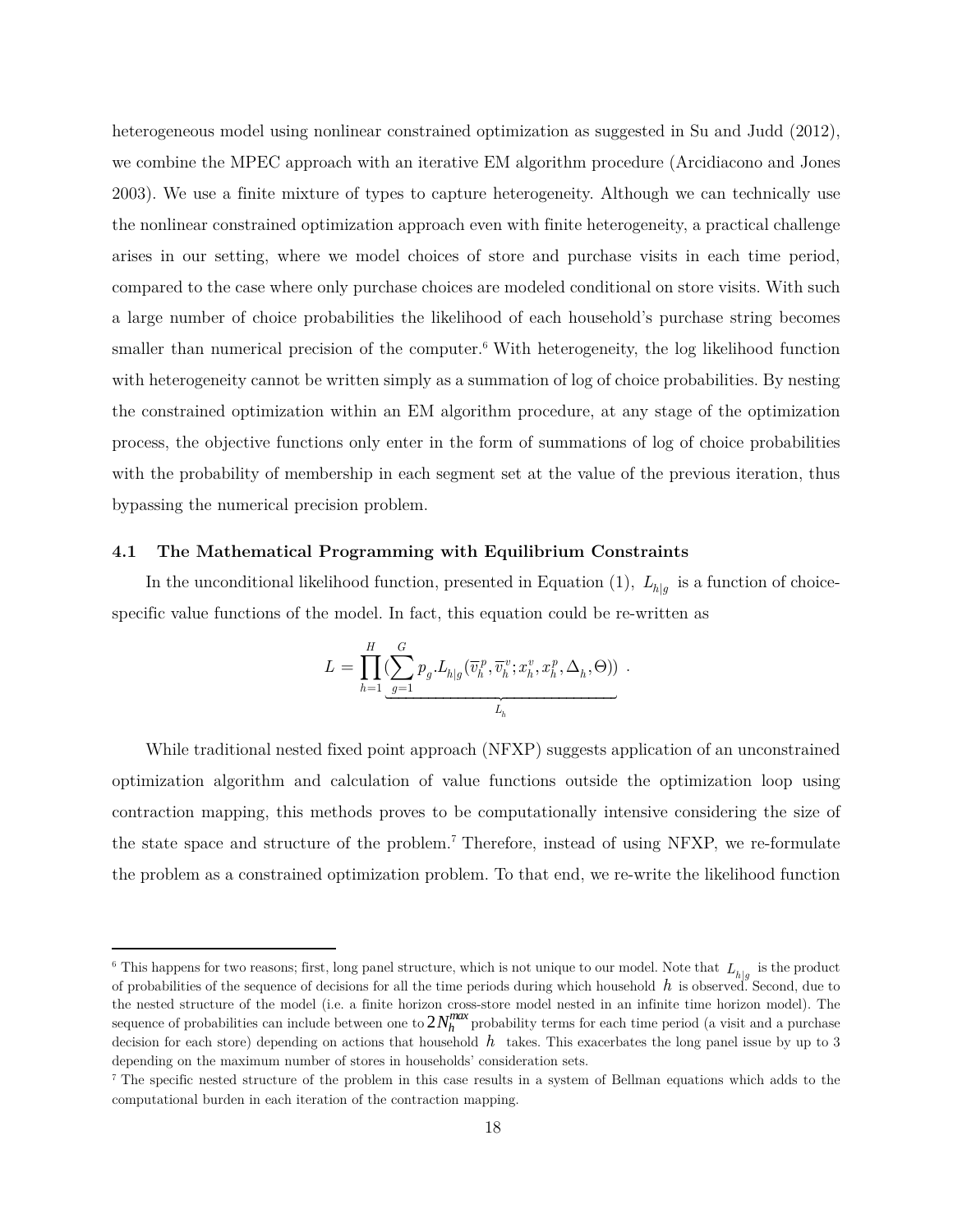as a function of choice-specific and ex-ante value functions and replace the contraction mapping with a set of constraints, each of which representing a Bellman equation.

$$
\max_{\Theta} \prod_{h=1}^H (\sum_{g=1}^G p_g \cdot L_{h|g}(EV_h^v, EV_h^p, \overline{v}_h^p, \overline{v}_h^v; x_h^v, x_h^p, \Delta_h, p, \Theta))
$$

subject to:

$$
EV_{htn}^v(x_{ht}^v, \Omega_{htn}) = \log \left\{ \sum_{k \in \Omega_{htn} \cup \{0\}} \exp(\overline{v}_{htnk}^v) \right\}, \qquad \forall t \in \{1, ..., T_h\}, \forall n \in \{1, ..., N_h\}
$$

$$
EV_{htnk}^{p} = \int_{x_{htnk}^{p}} \log[\exp(\overline{v}_{htk1}^{p}) + \exp(\overline{v}_{htn0}^{p})].dP(x_{htk}^{p})
$$
  

$$
\forall t \in \{1,...,T_{h}\}, \forall n \in \{1,...,N_{h}\}, \forall k \in \{1,...,N_{h}\}
$$

where  $EV_h^v = \{\{EV_{htn}^v\}_{t=1}^{T_h}\}_{n=1}^{N_h}$  and  $EV_h^p = \{\{\{EV_{htnk}^p\}_{t=1}^{T_h}\}_{n=1}^{N_h}\}_{k=0}^{N_h}$  are set of ex-ante value functions for the search and purchase stages respectively. Similarly,  $\overline{v}_h^v = \{\{\overline{v}_{hhh}^v\}_{h=1}^{T_h}\}_{h=1}^{N_h(t)}\}_{h=0}^{N_h^{max}}$ and  $\overline{v}_h^p = \{\{\{\overline{v}_{htk}^p, \overline{v}_{htn0}^p\}_{t=1}^{T_h}\}_{n=1}^{N_h(t)}\}_{k=1}^{N_h^{max}}$  represent set of deterministic parts of the choice-specific value functions for the search and purchase stages.

To address the issue of small numbers arising from the fact that taking the log of the above objective would not transform multiplication of numerous probability terms inside  $L_{h|g}$ , we adopt the EM approach presented in Arcidiacono and Jones (2003). Assuming that  $Pr(g \mid x_h^v, x_h^p, \Delta_h, p; \hat{\Theta})$ represents conditional probability that household *h* belongs to group *g* conditional on observed state variables, decisions, group sizes, and set of parameters, the objective function of the above constrained optimization problem could be replaced with

$$
\max_{\Theta} \sum_{h=1}^{H} \sum_{g=1}^{G} \Pr(g \mid x_h^v, x_h^p, \Delta_h, p; \hat{\Theta}) \ln(L_{h|g}(EV_h^v, EV_h^p, \overline{v}_h^p, \overline{v}_h^v; x_h^v, x_h^p, \Delta_h, p, \Theta))
$$
\n(2)

#### **4.2 Segment Sizes and Household Probability of Membership**

Allowing for a finite number of groups, let  $p_g$  denote the unconditional probability that a consumer belongs to group *g* and  $p = (p_1, ..., p_G)$ . Following Bayes' theorem, we can write the probability that household *h* is from group *g* , conditional on household's observed behavior and a set of parameters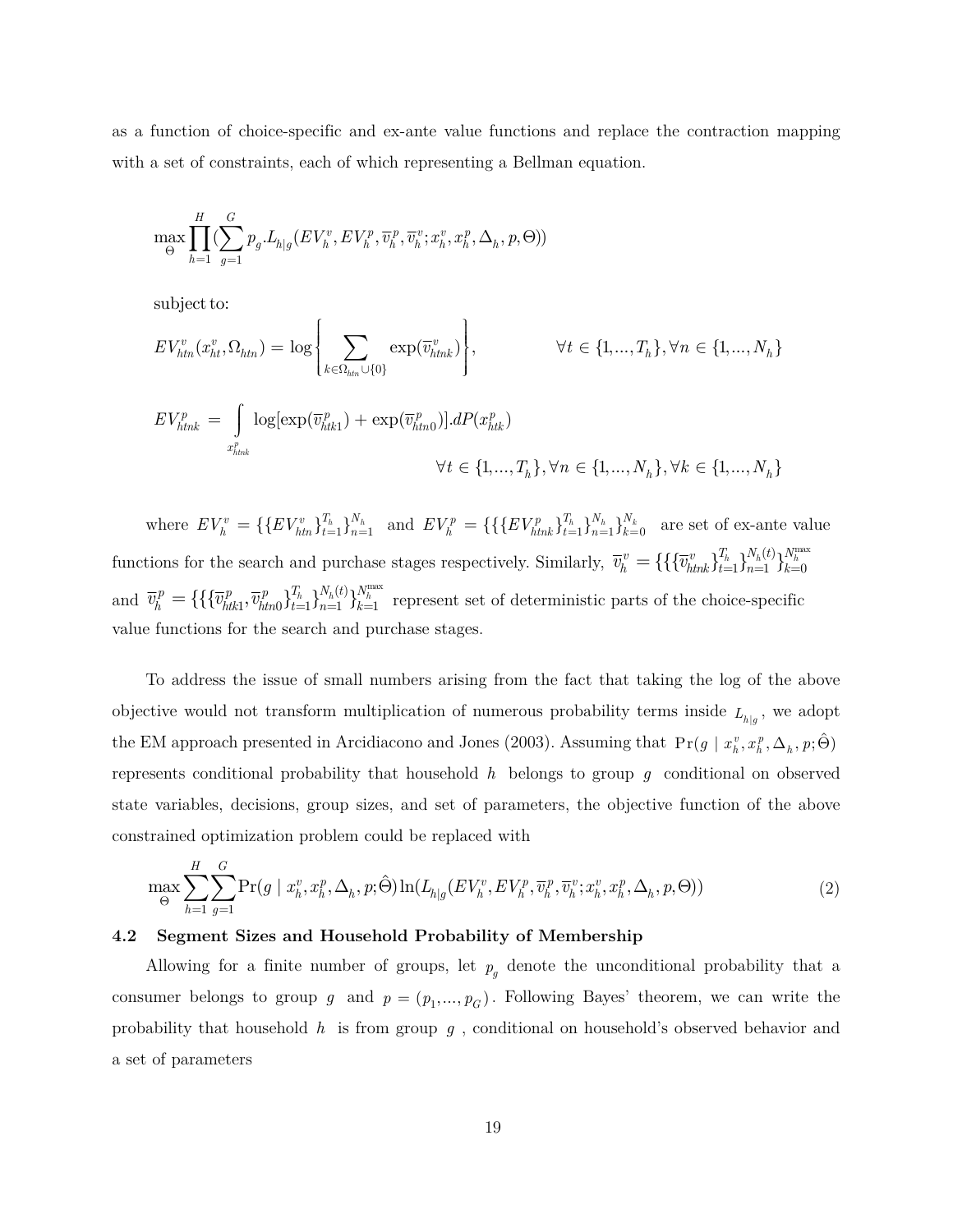$$
\Pr(g \mid x_h, \Delta_h, p; \Theta) = \frac{p_g L_{h|g}(x_h, \Delta_h, p; \Theta)}{\sum_{g=1}^{G} p_g L_{h|g}(x_h, \Delta_h, p; \Theta)}
$$
\n(3)

Where  $L_{h|g}$  is individual likelihood for household *h* conditional on being of type *g*, and  $x_h = \{x_{ht}^v \cup \{x_{htk}^p\}_{k=1}^{N_h}\}_{t=1}^{T_h}$  represents the set of all observed state variables for household *h*. The maximum likelihood estimate of  $\hat{p}_q$  is given by

$$
\hat{p}_g = \frac{1}{H} \sum_{h=1}^{H} \Pr(g \mid x_h, \Delta_h, p; \Theta)
$$
\n<sup>(4)</sup>

#### **4.3 The Estimation Algorithm**

We combine the procedure presented for estimating models with discrete heterogeneity in (Arcidiacono & Jones, 2003) with MPEC approach (Su and Judd 2012). Equations (2), (3) and (4) suggest an iterative algorithm for estimation.

Step 0: Assume starting values of  $p_g$  and  $\Theta$ .

Step 1: Calculate  $p_q^h$ , using equation (3), conditional on *p* and  $\Theta$ .<sup>8</sup>

Step 2: Given the estimates of  $p_g^h$ , use equation (4) to update  $p_g$ .

Step 3: Using estimates of  $p_g^h$ , maximize equation (2) subject to Bellman equations as constraints to update  $\Theta$ .

Step 4: Iterate over steps 1 to 3 till convergence on  $\Theta$ 

The above iterative algorithm is an adaptation of the EM algorithm presented in (Arcidiacono & Jones, 2003), in that instead of using the Rust (1987) nested fixed point algorithm to solve the dynamic programming problem, we solve the DP problem using a mathematical program with equilibrium constraints (Su & Judd, 2012).

#### **4.4 Identification**

 We present an informal discussion of identification in this section. The two most critical parameters for a search model across stores and time are search cost and price parameters. Intuitively, the purchase/no purchase decision in response to price variation as a function of state

<sup>&</sup>lt;sup>8</sup> To calculate  $p_g^h$  we need to calculate likelihoods conditional on  $\Theta$ . We obtain the likelihood not through a contraction mapping, but through constrained optimization. The optimization problem has a constant objective function as we are solving conditional on  $\Theta$ ; hence the optimizer minimizes feasibility error of constraints (Bellman equations) rather than minimizing optimality error (which is zero with a constant objective function).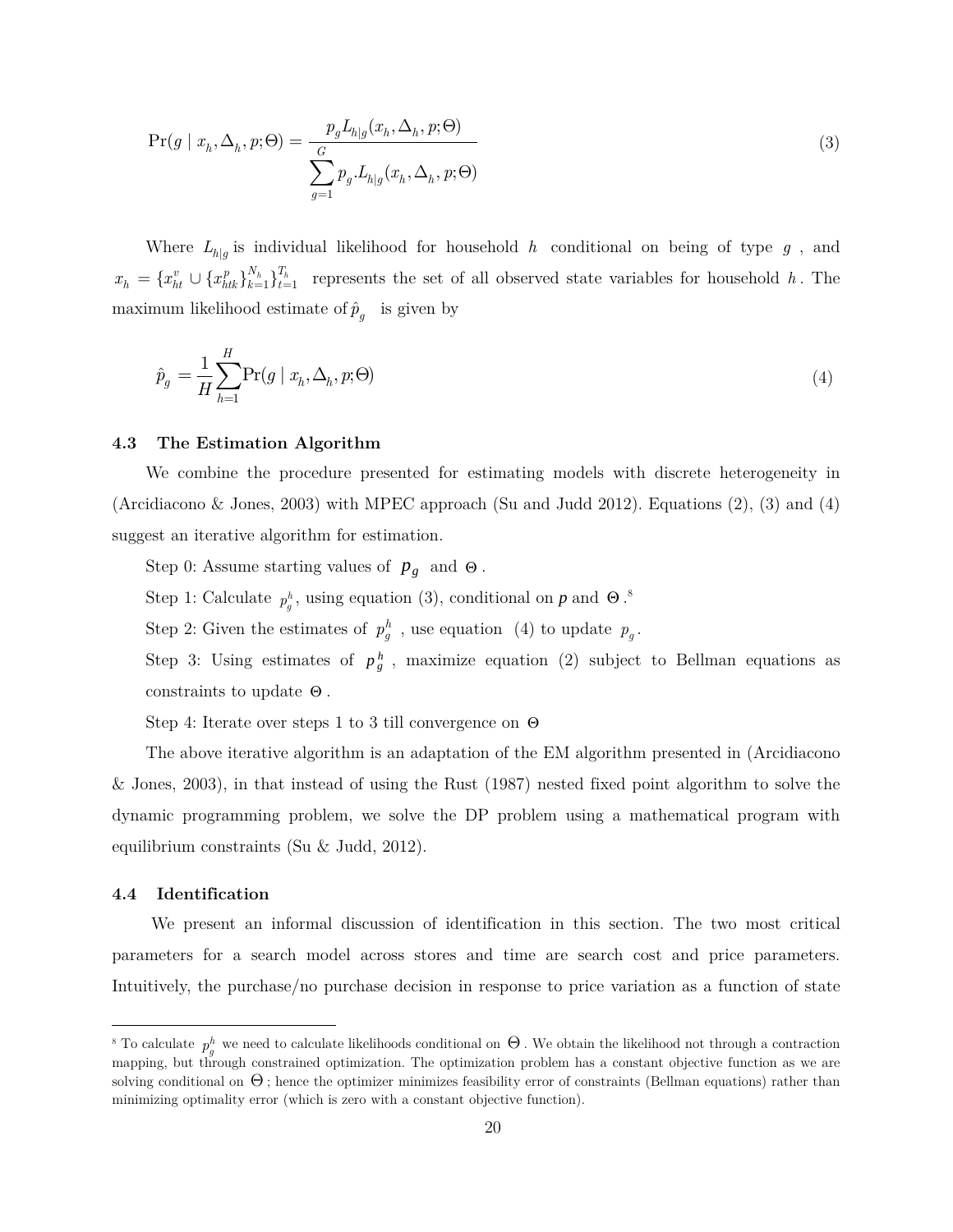variables such as inventory identifies price sensitivity, while the frequency of store visits identifies search cost. However, the sequence of store search in a model coupled with information about the store at which the purchase is made provides even tighter identification.

Imagine two consumers who have similar frequency of store visits and purchase at a high price. Even though both customers visit roughly the same number of stores in any given time period, the first one usually makes a purchase at the first store that she visits, while the second one makes a purchase at the first store only if the price is low. Since the frequency of store visits is the same, the model would estimate their search costs to be similar, whereas the fact that the first consumer always buys from the first store regardless of price, would identify her lower price sensitivity.

Identification of other parameters is fairly straightforward. Parameters of consumption utility function ( $\sigma$  and  $\tau$ ) are identified from the observed variation in households consumption rate and the imputed stockouts.<sup>9</sup> Utility from consumption of non-focal categories  $(\eta)$  is identified from observations where households visit stores without making a purchase in the focal category. We can identify preference for store formats based on household share of visits to different store formats. As is typical in the dynamic structural modeling literature, the discount factor is not identified in this model and we assume it to be 0.993 for each period.<sup>10</sup>

### **5 Results**

We first report the results of the full structural model with both spatial and temporal dimensions. We then report the extent and nature of bias in estimates when the time dimension is omitted. We provide intuition for the bias.

#### **5.1 Estimates of the structural model**

<sup>9</sup> We estimate consumption rate for each household separately using each household's purchase decisions. For each household the consumption rate would be simply total amount purchased over number of time periods that the household is observed in our data.

 $10$  Typically, weekly discount factor is assumed to be 0.995 in empirical research. Our assumption of 0.993 for half-week time period is slightly smaller than the standard assumption, consistent with recent empirical estimates of the discount factor (Song, Mela, Chiang, & Chen, 2012; Chung, Steenburgh, & Sudhir, 2014). For a review of the literature on discounting look at Frederick, Loewenstein, & O'Donoghue (2002).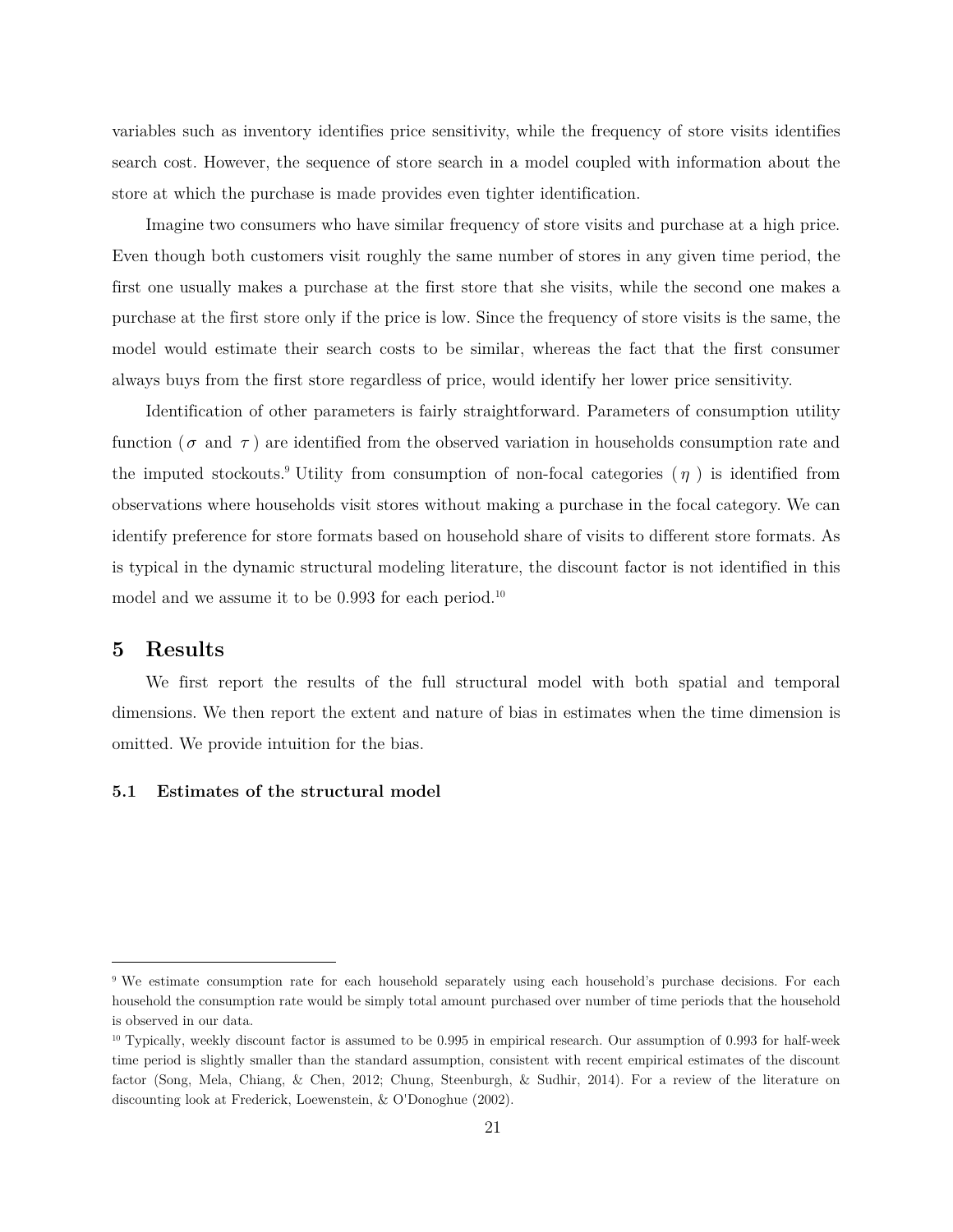|                                 | Segment 1    | Segment 2    | Segment 3    |
|---------------------------------|--------------|--------------|--------------|
|                                 | $-0.1075***$ | $-0.3038***$ | $-0.3456***$ |
| Price Sensitivity( $\alpha$ )   | (0.0072)     | (0.0075)     | (0.0072)     |
| Marginal Consumption            | $3.3346***$  | $2.9469***$  | $2.1048***$  |
| Utility ( $\sigma$ )            | (0.1186)     | (0.0924)     | (0.0752)     |
| Intercept of Consumption        | $-0.6301***$ | $-0.5599***$ | $-0.4593***$ |
| Utility ( $\tau$ )              | (0.032)      | (0.0498)     | (0.0273)     |
| <b>Stock Up Previous</b>        | $-0.4026***$ | $-0.1811***$ | 0.0172       |
| Period $(\eta)$                 | (0.0474)     | (0.0549)     | (0.0295)     |
|                                 | $2.594***$   | $1.702***$   | $1.5991***$  |
| Search Cost Intercept $(\iota)$ | (0.0386)     | (0.0154)     | (0.0366)     |
|                                 | $0.0769***$  | $0.1097***$  | $0.0195*$    |
| Travel Time $(\delta)$          | (0.011)      | (0.0267)     | (0.0101)     |
|                                 | $0.9773***$  | $2.0481***$  | $0.7554***$  |
| Preferred store $(\psi_1)$      | (0.018)      | (0.0387)     | (0.0158)     |
|                                 | $-0.0256$    | $-0.3026***$ | 0.0329       |
| EDLP $(\psi_2)$                 | (0.0295)     | (0.0263)     | (0.0265)     |
| Weekend $(\omega)$              | $-0.1187***$ | $0.6057***$  | $-0.1532***$ |
|                                 | (0.0194)     | (0.0263)     | (0.0205)     |
| Segment Size                    | 0.49         | 0.22         | 0.29         |

**Table 1. Search model with both store and time dimensions** 

All coefficients are highly significant  $(p<0.01)$  and have expected signs, except for the coefficient on stock-up of previous period for the third segment, and preference for EDLP stores for the first and third segments. Segment 1 comprises 49% of the sample households, while second and third segments represent 22% and 29% of the sample, respectively. Segment 1 has the highest search cost and lowest price sensitivity; therefore it does not place much value on price search; Hence, it should perform the least amount of search across time and across stores. Segments 2 and 3 have lower search costs and higher price sensitivities. Hence, they value gains from search. But as they have low search cost, they will search more intensely for a given level of price dispersion. Segments 2 and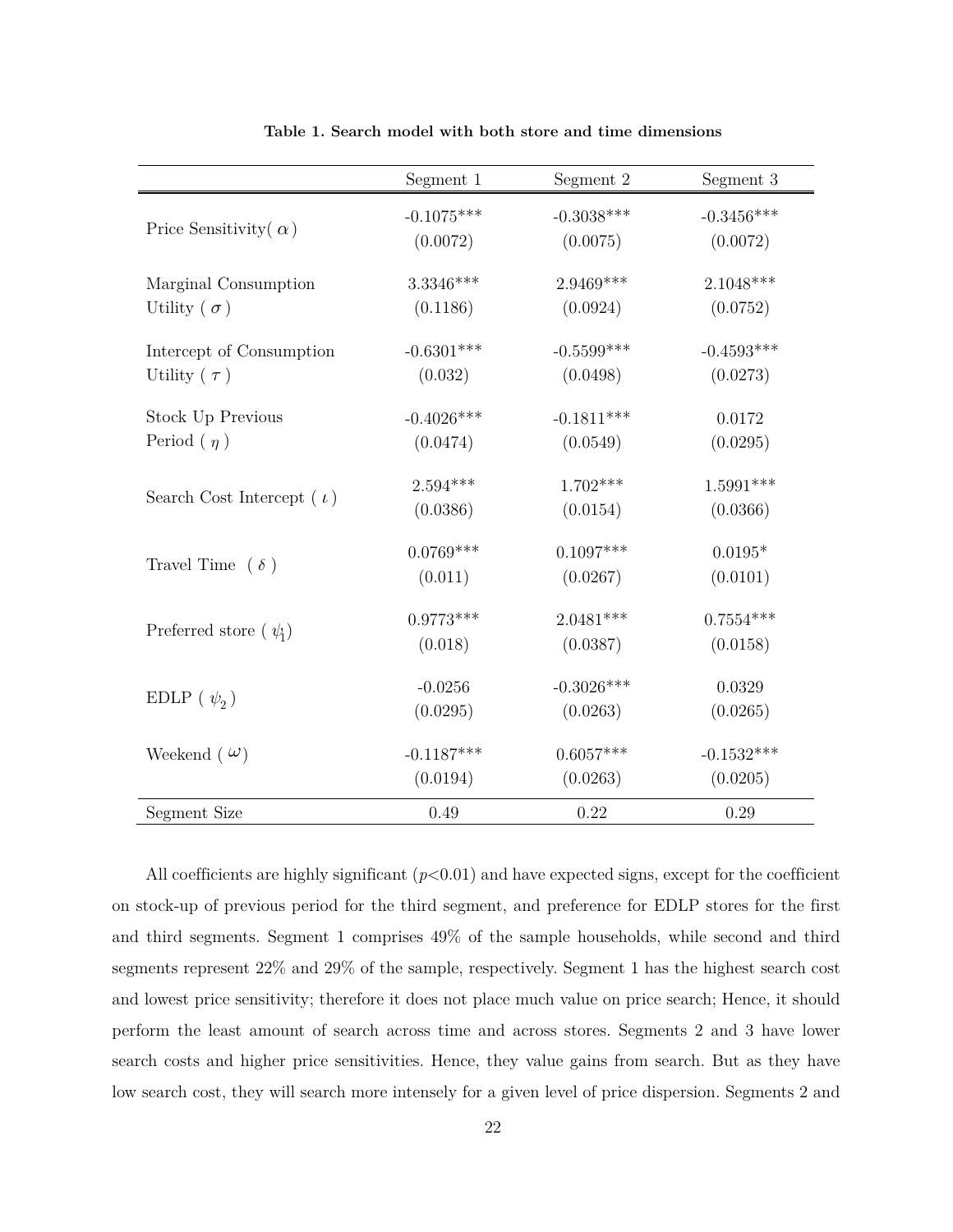3 differ in their preferences for spatial and temporal dimensions of search. Segment 2 has a strong preference for their primary store (2.048 vs. 0.755); therefore households in this segment would focus on intense temporal search at their primary store. In contrast, households in segment 3 will perform more spatial search, as their relative preference for the primary store is not that high.

Segments 2 and 3 also differ in their preference for shopping during weekends, and their preference for EDLP stores. While the second segment seems to prefer weekdays, the third segment has a preference for shopping over the weekends.

|                                          | Segment 1 | Segment 2 | Segment 3 |       |  |
|------------------------------------------|-----------|-----------|-----------|-------|--|
| Percentage of Shopping Periods in Which  |           |           |           |       |  |
| at Least One Store Has Been Visited      | 32.2%     | $60.0\%$  |           | 55.5% |  |
| Percentage of Periods with Both Stores   | $2.7\%$   |           |           |       |  |
| Visited                                  |           | $5.0\%$   | 13.3%     |       |  |
| Percentage of Periods with Both Stores   |           |           |           |       |  |
| Visited Conditional on Visiting at Least | $7.6\%$   | $8.0\%$   | 20.2\%    |       |  |
| One Store                                |           |           |           |       |  |
| Average Price Paid (\$)                  | 2.98      | 2.96      | 2.87      |       |  |
| Median Household Income $(\$1000)*$      | $50-60$   | $45 - 50$ | $40 - 45$ |       |  |

#### **Table 2. Observed search behavior and demographics by segment**

\* Based on a quantile regression of income category on probability of being a member of each segment.

To test if our predictions based on the structural model estimates above is valid, we compare the observed behavior across three segments. Table 2 presents metrics on the visit and purchase behavior for each segment. As expected, segment 1 visits stores least often. In fact, the first segment does very little spatial search considering the fact that a consumer in this segment on average visits more than one store in the consideration set only 2.7% of the time. The second segment does perform some spatial search, but not as much as the third segment. This is consistent with the larger estimated differential preference for the primary store for the second segment, which pushes this segment to perform more temporal search, as explained before. Not surprisingly, there is a negative relationship between median income of the segment and its price sensitivity. The third segment,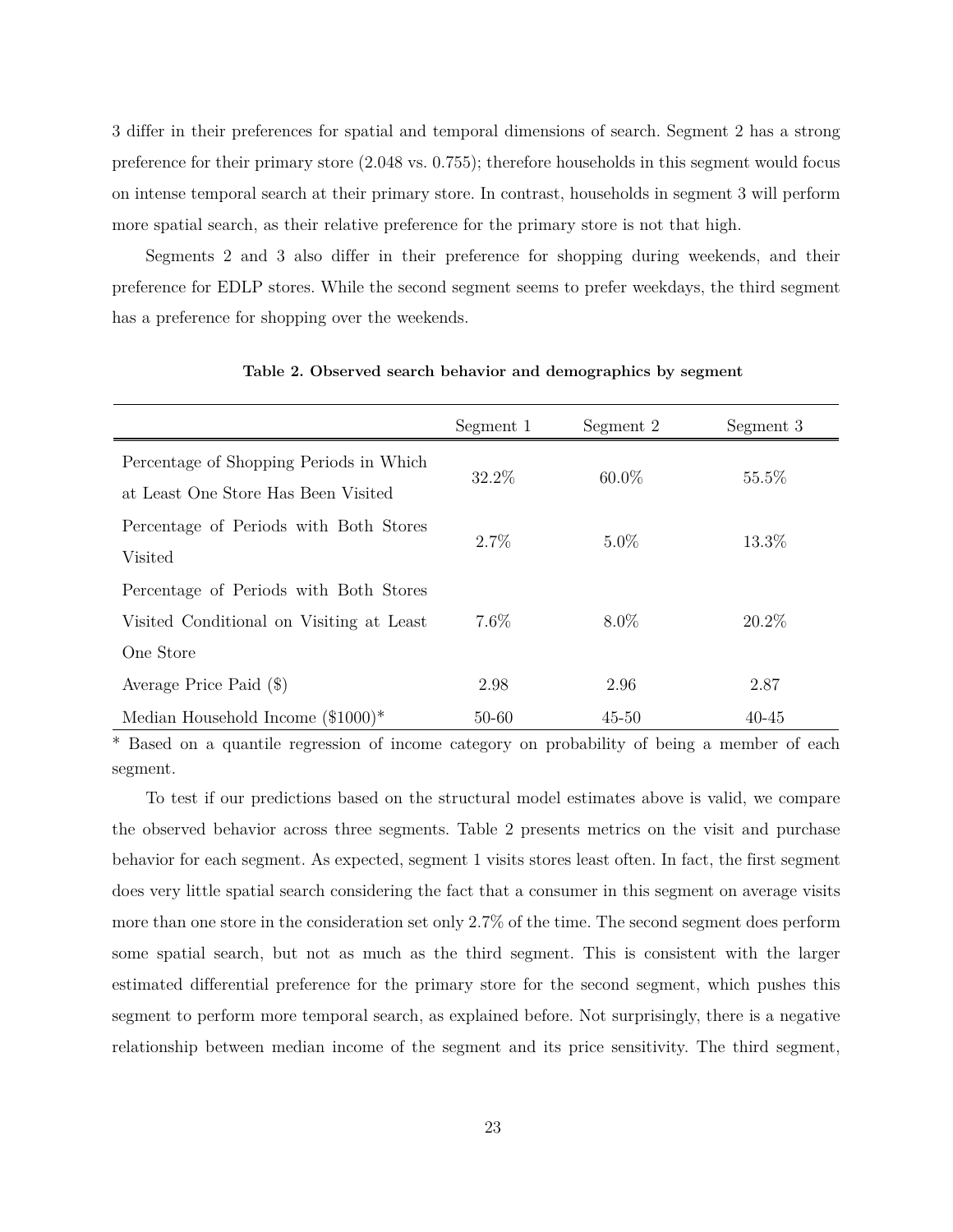which is the most price sensitive has the lowest median income and the first segment, which is the lowest price sensitive, has the highest median income.

Table 3 reports the search costs in dollar terms for the three segments during weekdays and weekends based on the estimated parameters and price sensitivity.<sup>11</sup> Note that households decide about their search strategy based on the search cost and also their preference for primary store compared to other stores in their consideration set. Monetary values of preference for the primary store are estimated to be \$9.1, \$6.7, and \$2.2 for segments one, two, and three respectively. The fact that this preference is the largest for the second segment relative to its search cost explains why the second segment is more inclined towards temporal search.

**Table 3. Search costs estimates** 

|         | Segment 1 |        | Segment 2 Segment 3 |
|---------|-----------|--------|---------------------|
| Weekend | \$25.20   | \$8.67 | \$4.36              |
| Weekday | \$26.30   | \$6.68 | \$4.80              |

#### **5.2 Bias from omission of the temporal dimension**

As discussed in the introduction, the search cost literature thus far has focused on either the spatial or temporal dimension, but not both. As we argued, this can lead to biased estimates of search costs and price sensitivity, especially in a frequently purchased category. We now assess the extent of bias by omitting the temporal dimension. To make sure that the results are comparable, we keep the spatial dimension of search and turn off the temporal dimension (i.e. consumer forwardlooking behavior). Parameter estimates are presented in Table 4. We observe three important biases in these results. Search cost and price sensitivity parameters are underestimated in the store-searchonly model relative to the full model with both store and time search. In contrast, the utility from consumption is overestimated. We discuss the intuition for the three biases in our analysis.

<sup>&</sup>lt;sup>11</sup> To calculate search cost for each segment we sum the estimate of the search cost intercept, the product of coefficient on travel time and square root of average travel time for each segment. For weekends, we also include in the sum the estimate of the coefficient on weekend dummy. We then divided the sum of coefficients by the estimate of price sensitivity to get dollar value equivalent of search cost.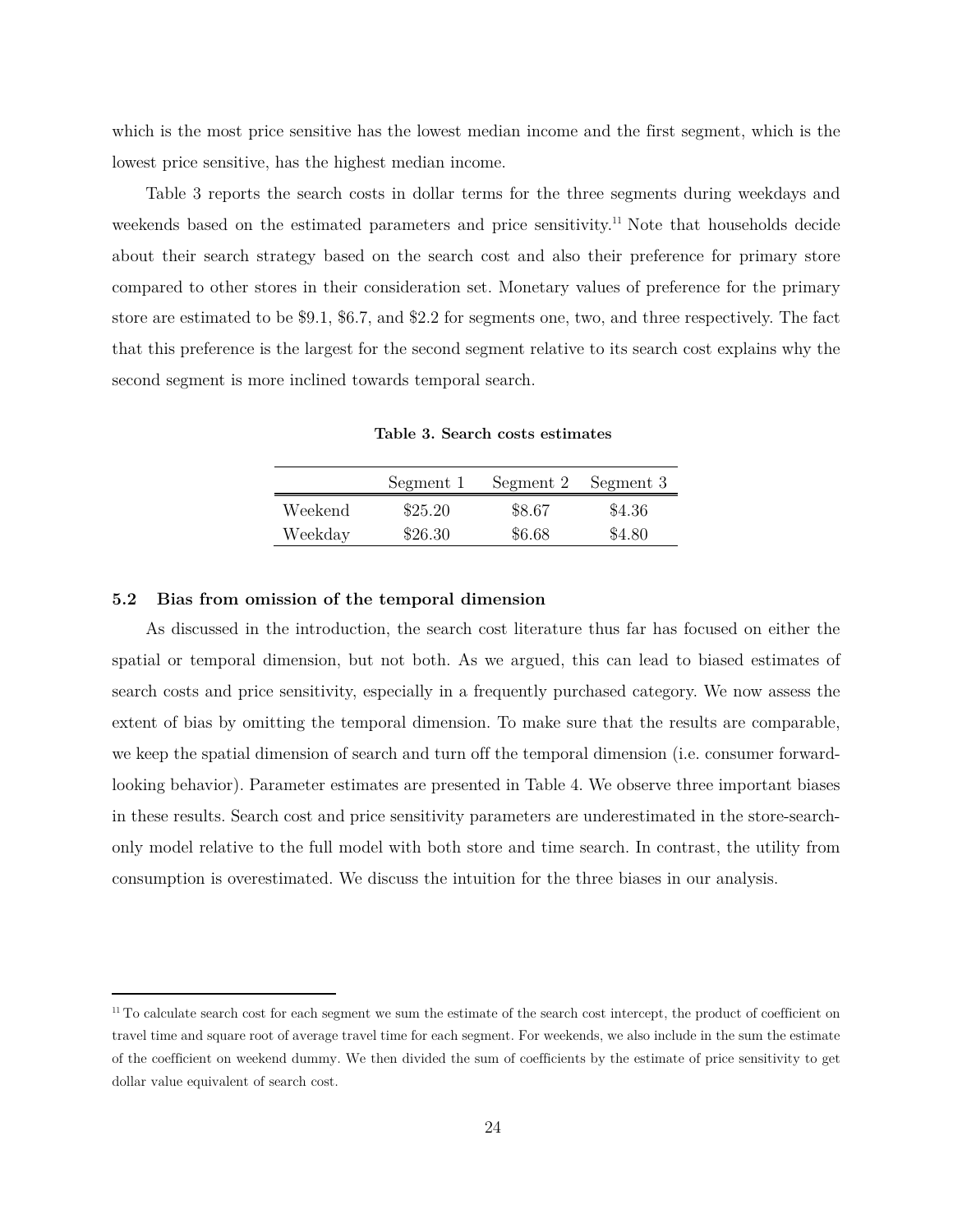|                                 | Segment 1             | Segment 2             | Segment 3               |
|---------------------------------|-----------------------|-----------------------|-------------------------|
|                                 | $-0.0635***$          | $-0.0346***$          | $-0.2806***$            |
| Price Sensitivity( $\alpha$ )   | (0.0072)              | (0.0076)              | (0.0067)                |
| Marginal Consumption            | $8.6573***$           | 2.1872***             | $2.6494***$             |
| Utility ( $\sigma$ )            | (0.1482)              | (0.0947)              | (0.0725)                |
| Intercept of Consumption        | $-2.0259***$          | $-0.6636***$          | $-1.0271***$            |
| Utility ( $\tau$ )              | (0.0359)              | (0.0561)              | (0.0252)                |
| <b>Stock Up Previous</b>        | $-0.4196***$          | $-0.5013***$          | $-0.2706***$            |
| Period $(\eta)$                 | (0.0449)              | (0.0645)              | (0.0287)                |
|                                 |                       |                       |                         |
| Search Cost Intercept $(\iota)$ | 2.5392***<br>(0.0376) | 1.7868***<br>(0.0171) | $1.4945***$<br>(0.0349) |
|                                 |                       |                       |                         |
| Travel Time $(\delta)$          | $0.0661***$           | $0.1626***$           | $0.0226**$              |
|                                 | (0.0108)              | (0.0329)              | (0.0098)                |
|                                 | $-0.9345***$          | $-2.2016***$          | $-0.8636***$            |
| Preferred store $(\psi_1)$      | (0.0174)              | (0.0481)              | (0.0152)                |
| EDLP $(\psi_2)$                 | 0.0227                | $-0.3273***$          | 0.0391                  |
|                                 | (0.0276)              | (0.0298)              | (0.0257)                |
| Weekend $(\omega)$              | $-0.0815***$          | $0.4736***$           | $-0.0426**$             |
|                                 | (0.0191)              | (0.0298)              | (0.0194)                |
| Segment Size                    | 0.50                  | 0.17                  | 0.33                    |

**Table 4. Search model with only store dimension** 

First, utility from consumption in the myopic case is inflated because what was previously attributed to future utility in the dynamic model is now all attributed to the current period. Second, search cost is underestimated because the value that accrues in the future from gaining a lower price due to current search is not accounted for in the myopic model; so the observed level of search cannot be rationalized by the potential future value from the search in the model, and therefore the model rationalizes it as due to low search cost.

Third, price sensitivity is underestimated in the myopic model. The direction of the bias on price sensitivity is at first blush surprising given that previous research that has focused on the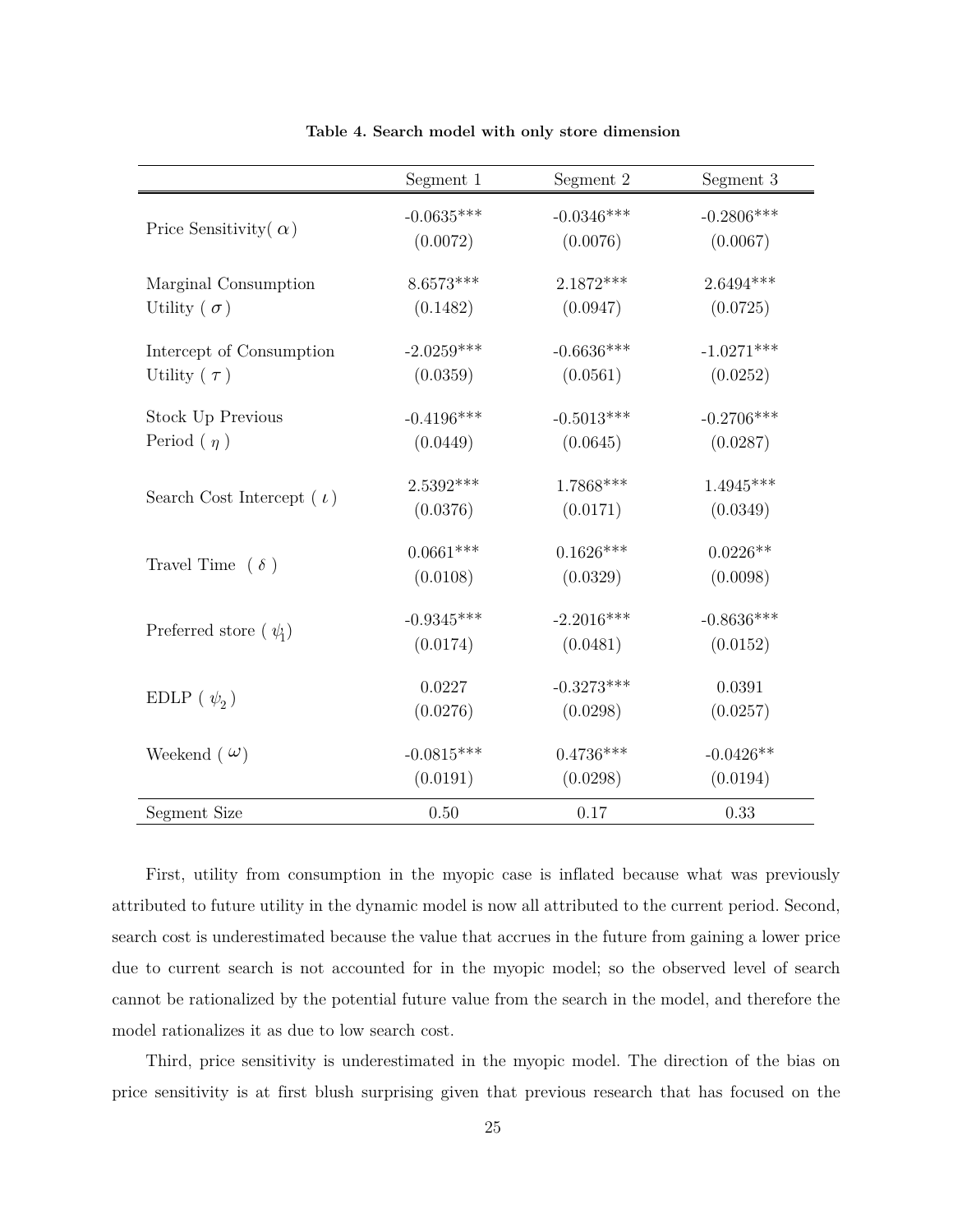temporal dimension (e.g., Hendel and Nevo 2006) find that price sensitivities are over-estimated in a myopic model. To make it easier to interpret, Table 5 presents price elasticities for both the forward-looking and myopic cases. 12 Considering size of different segments, the myopic model underestimates price elasticity across the whole sample by roughly 30%.

To understand the underestimation of price sensitivity, one should consider three main factors that control the household's current decision to purchase; current inventory/current consumption, utility from future consumption/cost of future stockouts, and expectation over future prices (getting a better deal in future). In a perishable frequently purchased category like milk, where the consumer cannot stockpile much, when she is low on inventory, the cost of future stockouts can overwhelm potential gains from getting a better price in the future. When we turn off the forward-looking dimension of the model, observing a consumer with a low level of inventory who makes a purchase at a high price (which is fairly common due to limited time span that consumer has to perform temporal search) the myopic model rationalizes it as low price sensitivity, while a forward-looking model rationalizes it as due to the need to avoid a future stockout.

| Segment | Full    | Myopic  |
|---------|---------|---------|
|         | Model   | Model   |
| 1       | $-0.28$ | $-0.20$ |
| 2       | $-0.58$ | $-0.07$ |
| 3       | $-0.91$ | $-0.78$ |

**Table 5. Myopic and long-term price elasticities.** 

Why is the direction of bias different relative to the previous literature on temporal search? Past research analyzed categories like detergents, razors etc., which have large inter-purchase times due to ease of stockpiling. In such categories, the effect of expectations over future prices (desire to get a better deal in future) is more powerful than that of avoiding stockouts, as consumer can store goods for longer time-periods, giving them more flexibility to perform temporal search without fear of stockouts. Further, in categories like detergents, consumers can more flexibly adjust consumption

<sup>&</sup>lt;sup>12</sup> To calculate "long-term" price elasticities, we followed a procedure similar to that in Hendel and Nevo (2006). Specifically, we used the following procedure; first we solved the model for choice probabilities of each household using observed price distribution of each store. Then we modified price distributions by increasing prices by one percent (i.e. shifting price distribution, keeping its shape intact). Then we re-solved the model for choice probabilities using new prices. Finally, we simulated households' visit and purchase decisions and measured percentage change in purchases with the modified prices.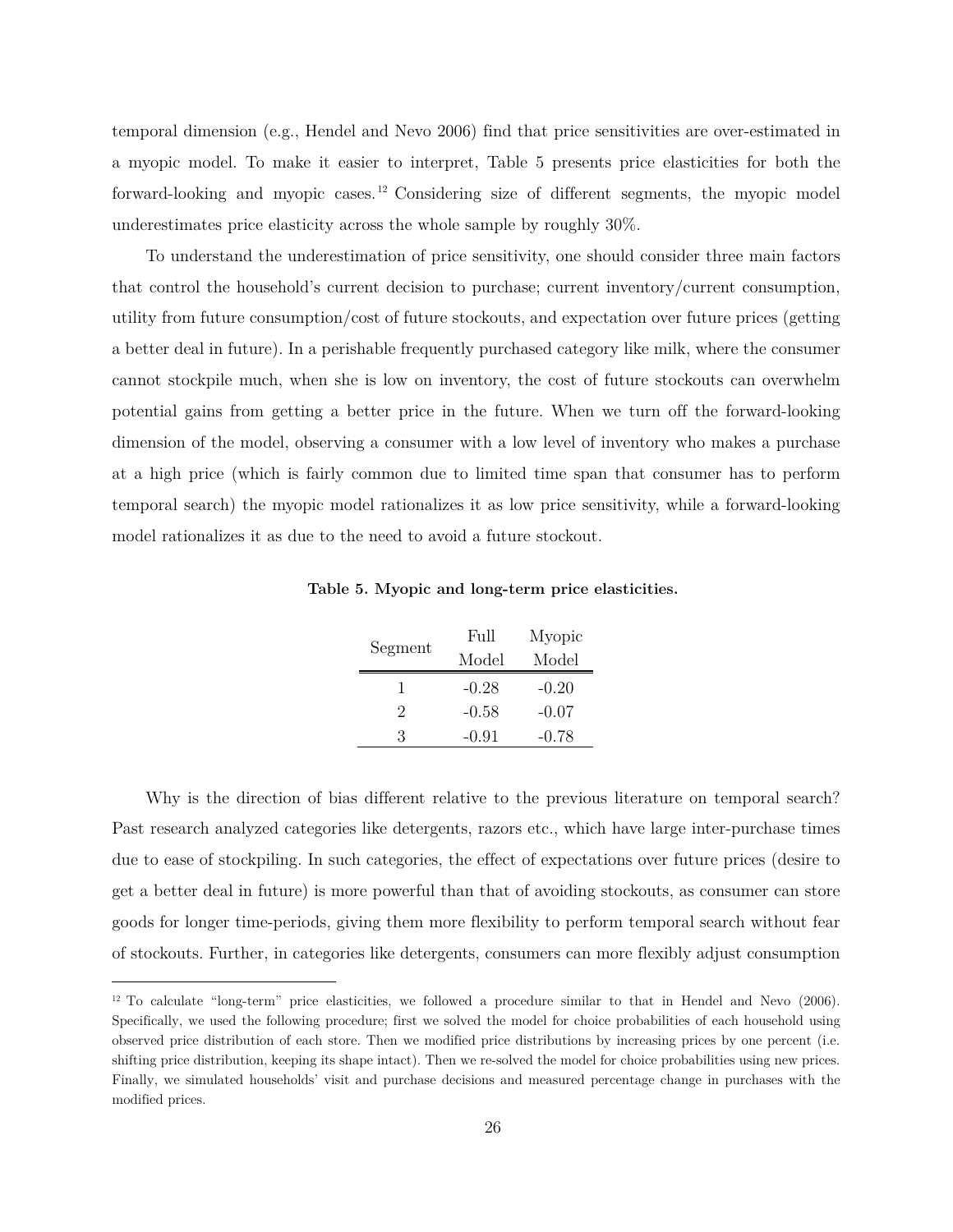by shifting wash cycles to after purchase or reducing the amount of detergent they use to reduce the cost of stockouts much more easily than with milk. This can further mute the effect of stockouts. Hence, households purchase less frequently at high prices, because there are enough opportunities to buy at low prices. In that case, a myopic model overestimates price sensitivity. In contrast, in a perishable category like milk, the frequency of purchase is relatively high at high prices due to fear of a stockout, which leads to underestimation of price sensitivity. Thus, by analyzing a truly "frequently purchased category" such as milk in contrast to detergents, we gain the insight that the direction of the bias is driven by the ratio of purchase to promotional frequency.

### **6 Impact of Promotional Frequency on Store Loyalty and Profits**

We now seek to understand how price promotions impact store loyalty in the presence of spatial search across stores and temporal search. Conventional wisdom suggests that as promotions become more frequent, cherry-picking behavior will increase, leading to reduced loyalty. However, Gauri et al. (2008) conjecture that in the presence of search costs, households may respond to more frequent promotions by choosing to shop more at their preferred store as they can take advantage of the periodic promotions without incurring the search costs of spatial store search.

We perform a counterfactual using our structural model of search across stores and time to test the Gauri et al. (2008) conjecture. We vary promotional frequency symmetrically at all stores, keeping average and regular price at the stores constant. This implies that when promotional frequency increases, a consumer can have more opportunities to obtain discounts, but the discount levels will be smaller. For the counterfactual, we vary frequency of promotion occurrence from once every eight weeks to once every two weeks in one week steps. This translates into an increase in promotion probability from 6.25% to 25% with corresponding promotional depth changing from 64% to 18%. We set the travel time to the primary and non-primary stores to be the average observed in the data.

Given this promotional environment, we forward simulate the behavior of households to compute a number of relevant metrics of loyalty and profits. To obtain stationary estimates with minimal simulation error, we forward simulate 1000 households for 20,000 periods and average the metrics across households. For loyalty, we report household level share of visits. Assuming a gross margin of 40%, we compute the annual profit per segment and total profits.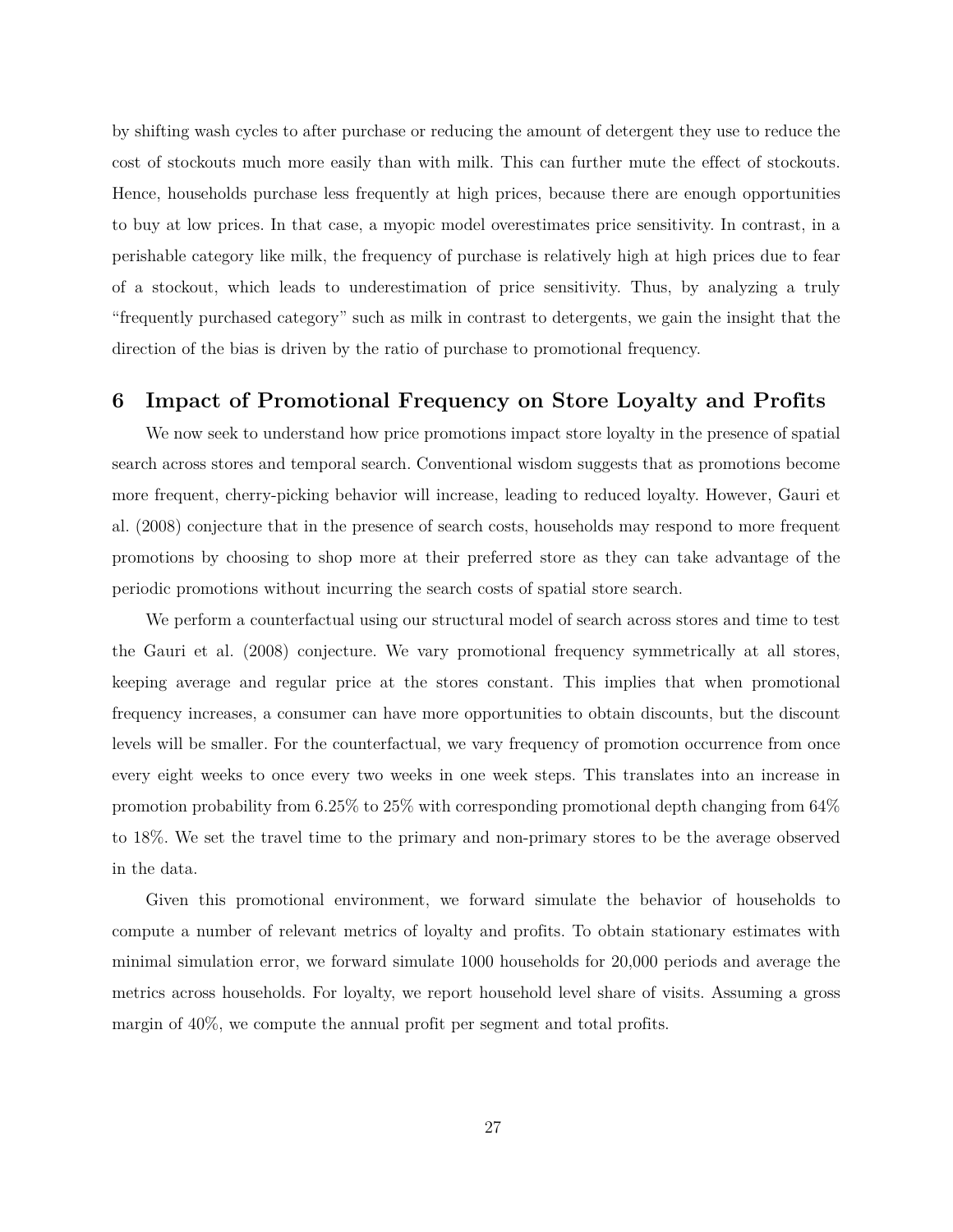Figure 5 shows the share of visits to the primary store for the three segments. Consistent with the conjecture in Gauri et al. (2008), we find that the store visit share increases with promotional frequency across all three segments.



**Figure 5. Share of visits to the primary store** 

We next explore how the increase in promotional frequency impacts store profitability. Table 6 reports annual store profit per household for the primary store as a function of promotion probability by segment and in the aggregate. Figure 6 shows that profit per household increases for each segment for the primary stores; the increase in overall gross margin is almost 4%. This is a very significant increase in profits for the grocery sector where net margins tend to be around 1-2% of revenues. Thus, increasing promotional frequency (with correspondingly shallower promotions) not only leads to greater store loyalty to the primary store, but also greater profitability.

Finally, we check how the average paid prices change in response to promotional frequency. Figure 7 shows the average paid price in the primary store for each segment increases as promotion probability increases. This increase in average paid price arises from two sources; first, when customers run into a promotion, the promotion depth is smaller. Second, when they don't face a promotion they still might buy the item without waiting for the next store visit since they will not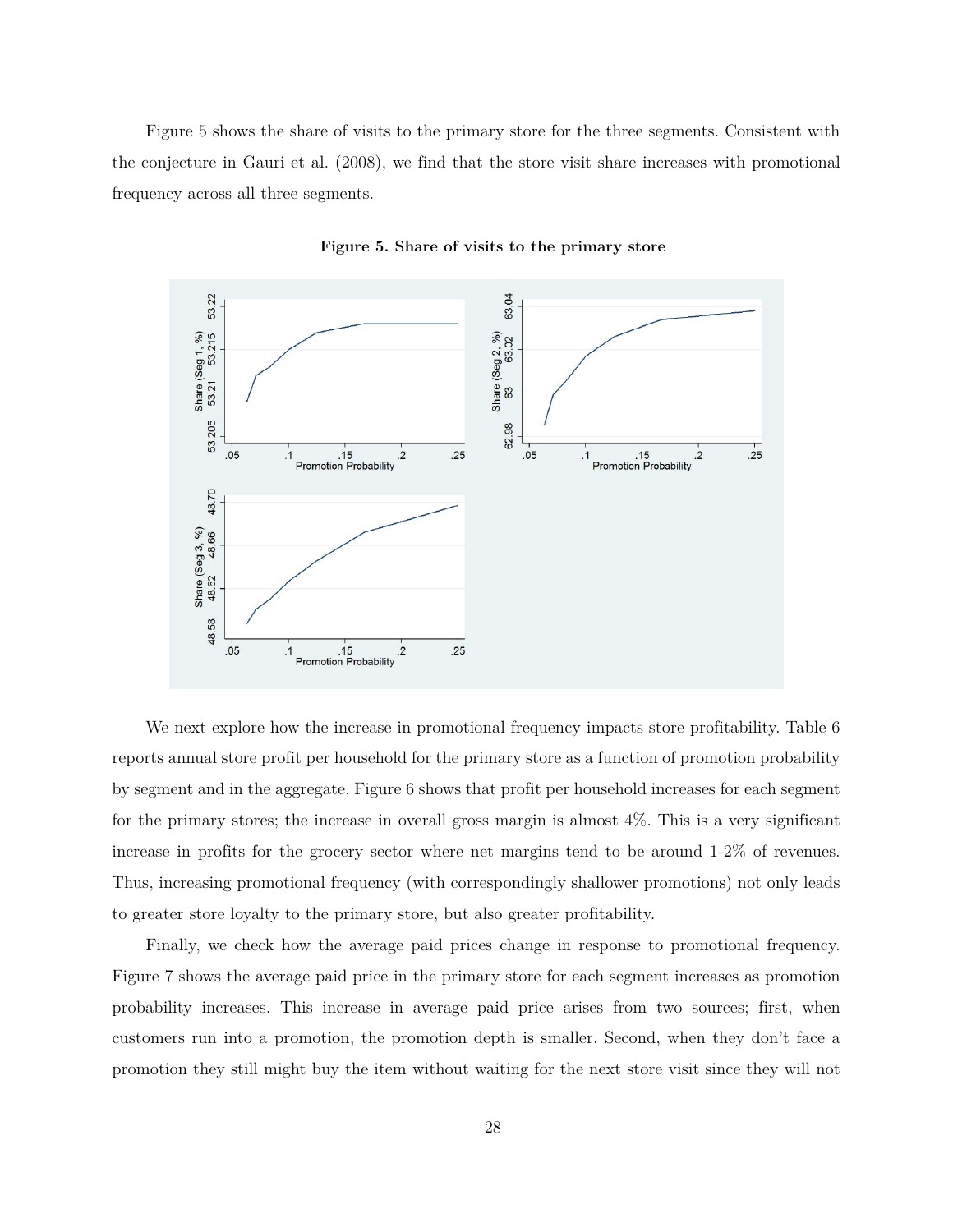save as much under promotion anyway. In a sense, the increase in promotion probability with shallower promotions decreases the value of spatial price search, but increases the value of temporal search leading to the greater loyalty towards primary stores.

| Promo. Prob. | Seg1    | Seg2    | Seg3    | Total   |
|--------------|---------|---------|---------|---------|
| 6.25%        | \$42.98 | \$45.18 | \$18.63 | \$36.40 |
| $7.14\%$     | \$42.94 | \$45.40 | \$18.95 | \$36.52 |
| 8.33\%       | \$43.12 | \$45.92 | \$19.39 | \$36.86 |
| $10.00\%$    | \$43.23 | \$46.33 | \$19.76 | \$37.10 |
| 12.50\%      | \$43.21 | \$46.60 | \$20.07 | \$37.24 |
| 16.67%       | \$43.38 | \$47.09 | \$20.48 | \$37.56 |
| 25.00%       | \$43.45 | \$47.47 | \$20.80 | \$37.76 |

**Table 6. Annual profit per household for primary store** 

**Figure 6. Change in primary store profit versus change in promotion probability** 

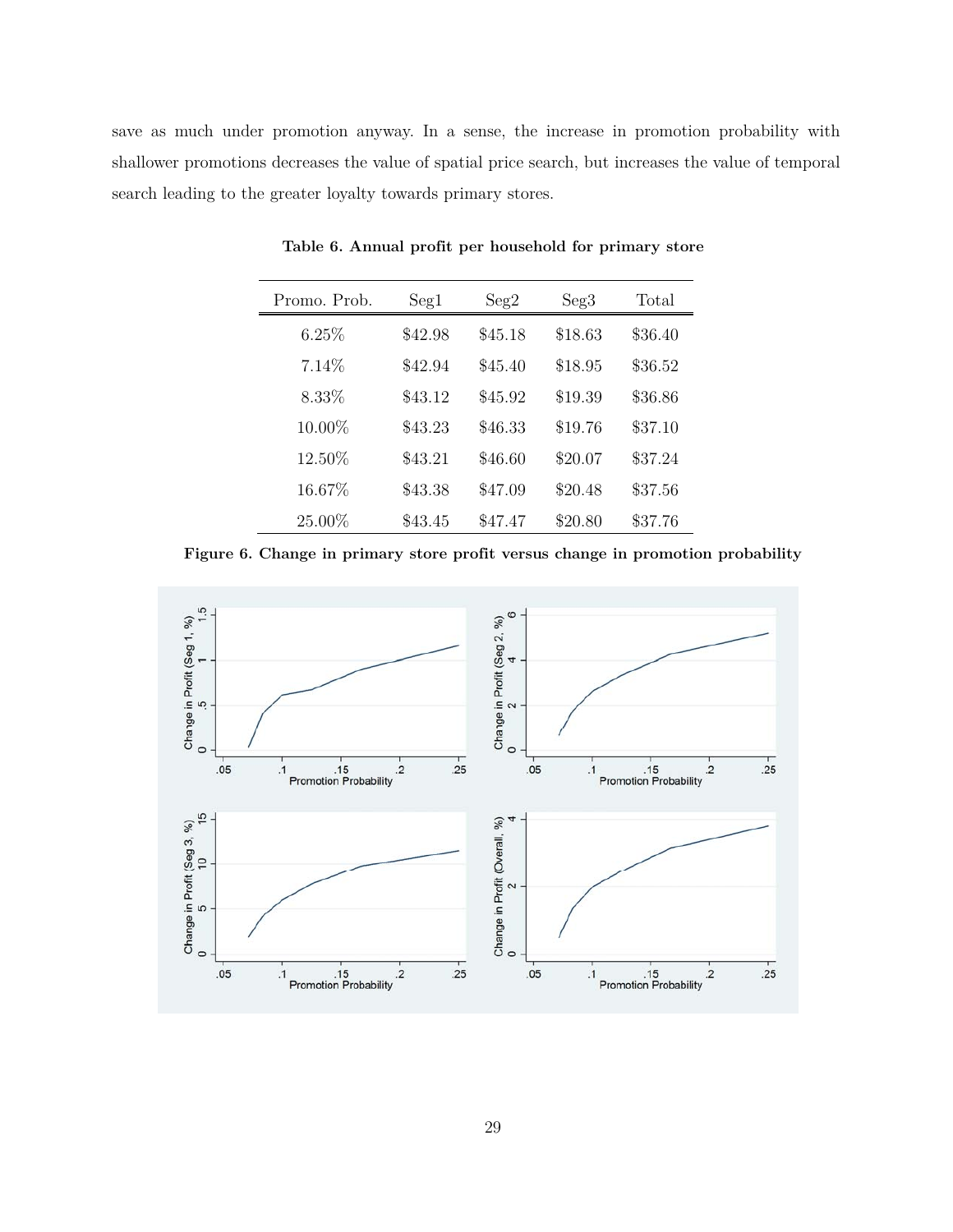

**Figure 7. Change in average paid prices by segment** 

## **7 Conclusion**

This paper introduces a dynamic structural model of search along both the spatial (store) and temporal dimensions allowing for discrete unobserved heterogeneity. The model nests a finite horizon model of spatial search across stores within an infinite horizon model of search across time. We use an iterative EM-algorithm based approach in combination with an MPEC formulation of the dynamic model to obtain estimates of the structural model accommodating discrete heterogeneity.

We calibrate the model using household purchases in the milk category—where consumers purchase often and there is limited stockpiling due to the perishable nature of the good even if there are promotions. We find different search strategies along the spatial and temporal dimensions by different segments as a function of their search costs, price sensitivity and relative preference for the primary store. We demonstrate that not accounting for temporal search can have substantial bias in the estimates. Our analysis on the milk category helps to provide a more nuanced sense on the direction of the bias relative to the existing literature which focused on temporal search using highly stockpilable categories such as detergents. We find that the direction of the bias by omitting the temporal dimension is determined by the relative frequency of purchase and frequency of promotions.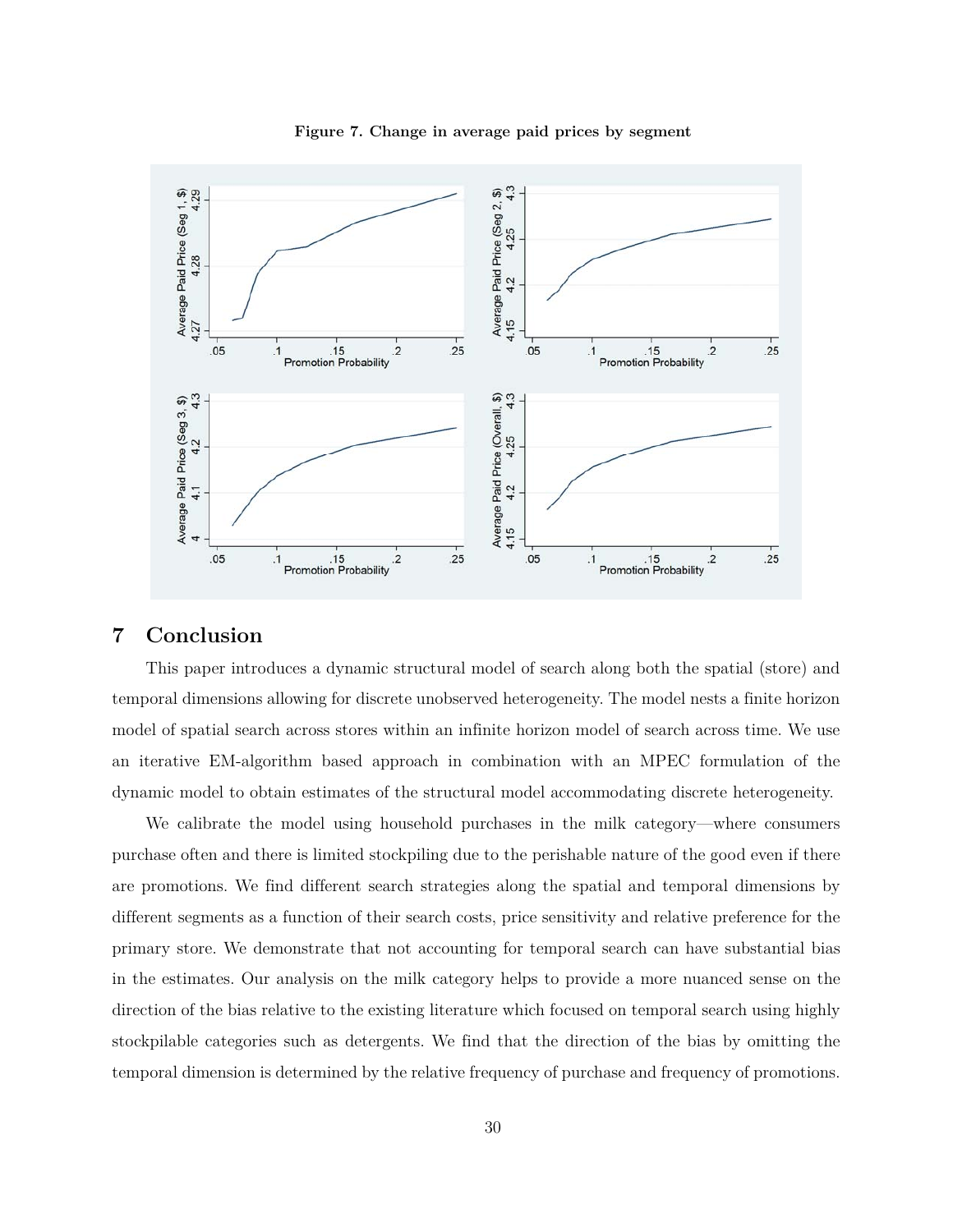When frequency of promotions is much greater than the frequency of purchases as in laundry detergents, omitting the temporal dimension leads to overestimation of price elasticities. However, when the frequency of promotions is comparable to the frequency of purchases (due to inability to stockpile) as in the milk category, omission of the temporal dimension leads to underestimation of price sensitivities because the stockout avoidance motivation is stronger. Further, search costs are also underestimated.

Finally, we evaluate the substantive question of how price promotions impact store loyalty. We find that in the presence of search costs, price sensitive shoppers respond to price promotions by reducing cross-store price search and increasing temporal price search at their preferred store, thus increasing the level of store loyalty to their preferred store. Thus, in contrast to conventional wisdom which suggests that price promotions reduce loyalty among price sensitive shoppers, we find that the presence of even small search costs in combination with small levels of store differentiation can increase the level of store loyalty in the market.

Our analysis is an initial foray in the search literature into developing a simultaneous model of search along the spatial and temporal dimensions. We believe there is more opportunity for both theoretical and empirical work in a joint model of search along both dimensions. A theoretical model that characterizes equilibrium pricing when both dimensions of search are present can help gain more insight into how the two dimensions interact to generate marketplace outcomes both on the consumer and firm side. Our analysis demonstrates that the nature of biases in omitting time dimension of search can be category specific; for example, we discovered that the relative frequency of price promotions and purchase can impact the nature of bias in estimated price sensitivities. A systematic investigation of factors that drive the bias can be valuable for retailers and academics seeking to understand the role of retail promotions and consumer behavior. Finally, we found that store differentiation, search cost and temporal search interact to impact household search strategies and outcomes such as store loyalty. Further, while our analysis has been for a frequently purchased category, it should be valuable to apply our framework to one-time purchases of durable goods to gain insight into the nature of spatial and temporal search in such categories. Overall, our dynamic structural model of spatiotemporal search should provide the impetus to ask additional questions about how market outcomes change as a function of category characteristics, store promotional strategies and store locational configurations.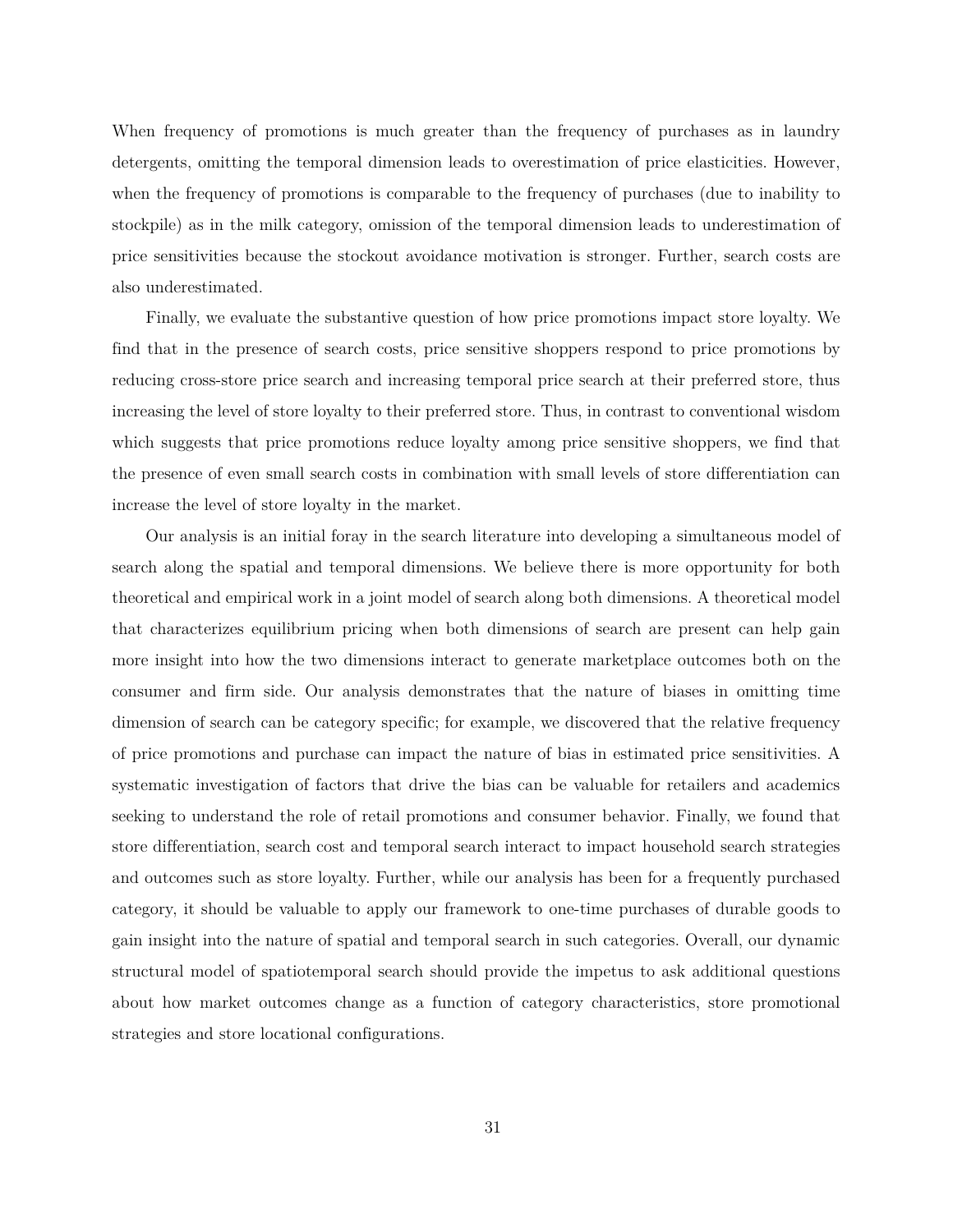## **Appendix**

## **A.Choice of Milk Category for Analysis**

To select a category for the analysis, we wanted a category with high penetration, high levels of spend and share of customer basket. Table A1 shows the top ten product modules ranked based on average share of household spending. Soft drinks had the highest share of basket and average spending, but the large number of brands and varieties in this category made it a difficult category to study category choice. Milk had the second highest share of total household spending at 3.3% and the highest penetration level. Also as most consumers choose private labels, we can abstract away from brand choice, keeping the state space manageable given the large state space needed to model store visit and purchase choice across time.<sup>13</sup>

|                |                                        | Avg.     | Avg.                             |             |
|----------------|----------------------------------------|----------|----------------------------------|-------------|
| Rank           | Product Module                         | Share    | $Spending(\text{\textsterling})$ | Penetration |
| $\mathbf{1}$   | SOFT DRINKS (CARBONATED & LOW CALORIE) | 4.81\%   | 117.42                           | 87%         |
| $\overline{2}$ | DAIRY-MILK-REFRIGERATED                | 3.39%    | 79.63                            | 88%         |
| 3              | <b>CIGARETTES</b>                      | $2.70\%$ | 88.66                            | 17\%        |
| $\overline{4}$ | CEREAL - READY TO EAT                  | $2.60\%$ | 60.01                            | 81\%        |
| 5              | BAKERY - BREAD - FRESH                 | $2.10\%$ | 49.00                            | 87\%        |
| 6              | <b>COOKIES</b>                         | $1.54\%$ | 35.72                            | 73\%        |
| $\overline{7}$ | <b>ICE CREAM - BULK</b>                | $1.44\%$ | 32.67                            | 66\%        |
| 8              | SOUP-CANNED                            | $1.29\%$ | 30.14                            | 69\%        |
| 9              | CANDY-CHOCOLATE                        | $1.26\%$ | 28.76                            | 63%         |
| 10             | WATER-BOTTLED                          | 1.23\%   | 30.45                            | 48\%        |

**Table A1. Average Share of Top Ten Most-Spent Product Modules across Household\*** 

\* A few households spend large amounts (some in excess of \$10,000) on cigarettes. If we drop such outlier households, cigarettes drop out and fruit drinks enters the list at No. 10. Penetration figures are based on at least a \$10 spend in the category during the year of data.

<sup>&</sup>lt;sup>13</sup> Nielsen categorizes products into 10 departments, about 125 product groups, and about 1100 product modules. The product group level include products from a variety of modules. Promotions usually happen at product module level and hence is the right level for our purposes. Note that milk would still be among top ten groups even if the analysis was at the product group level.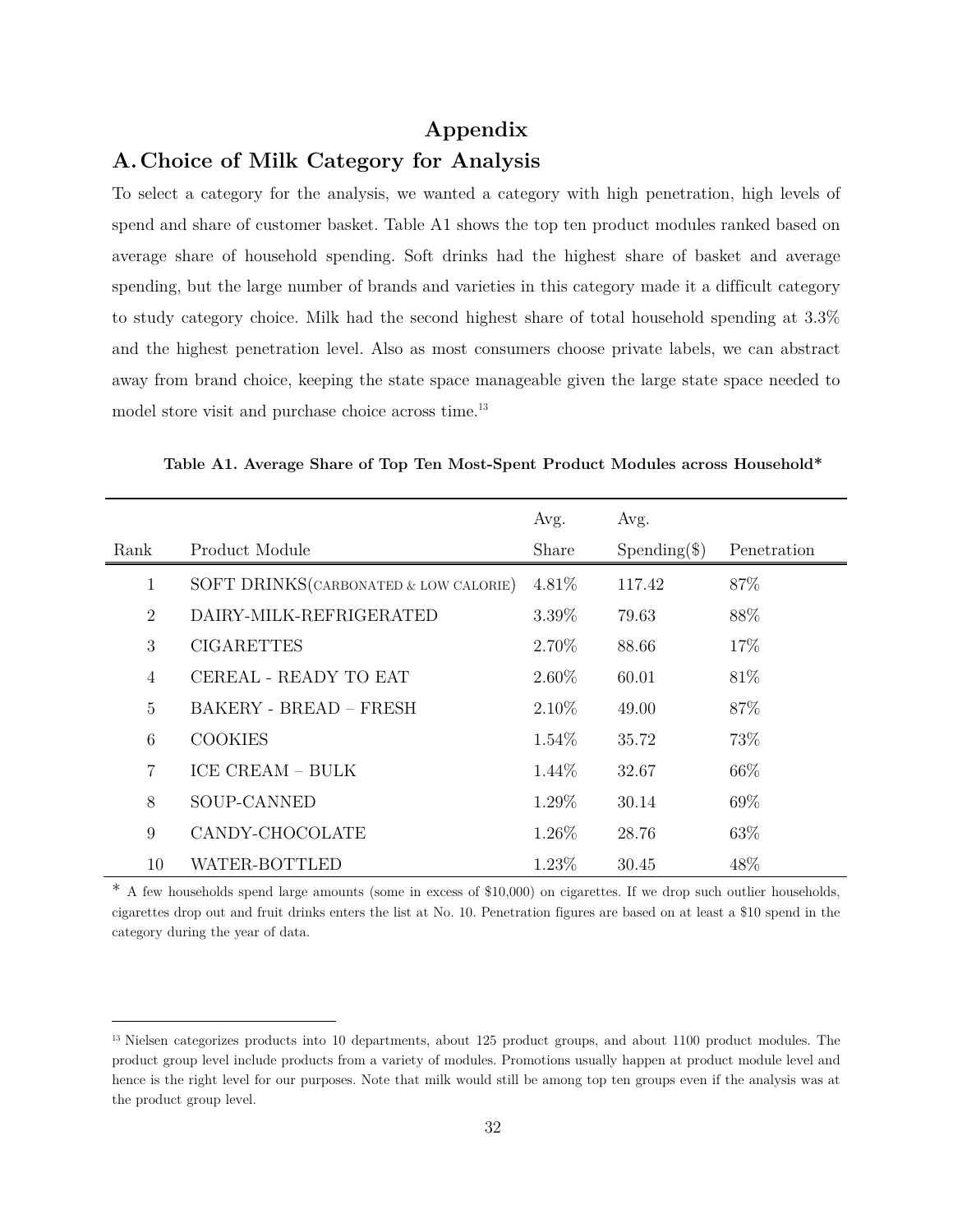### **B. Constructing Price Data**

We supplement our panel data with retail scanner data from Nielsen, provided by Kilts Center for Marketing at the University of Chicago for milk prices at the stores. There are two challenges in using this data: 1) the unique store identifier code in the Chicago data is different from that in our panel data.14 2) some stores in our panel data are not available in the Chicago dataset.

To address the first issue, we match stores in our panel data set with that in the retail scanner data using retailer code, first three digits of zip code, and unique identification number of the household in the sample who buys from each store. In cases where we find more than one store matching the same retailer name and area (zip3), we take average of price across those stores. This is equivalent to assuming that pricing is set at region level rather than individual store level, for stores with the same chain name—a reasonable assumption. To address the second issue, we take the following steps. First, if we do not observe price data for any of the stores in a household's consideration set, we drop that household. Second, if we have data on price in the retail scanner data for at least one of the stores in a household's consideration set, we keep the household in the sample, but impute price data for stores that are not observed in the scanner data, using observed prices (and their distribution) in the panel data, when a panelist in the sample makes a purchase from the store. Such stores tend to be second or third stores for the household with limited purchases from them; hence this does not affect many observations. Further, due to overlaps among household consideration set of stores, we often observe store prices even for periods even when a household in the sample has not paid a visit to a store, as another household has bought the item from the store.

<sup>&</sup>lt;sup>14</sup> As the panel data provided by Kilts Center does not provide address or full zip code of each store, which is needed calculate travel time between each household and corresponding stores, we need to use the panel dataset provided by Nielsen for this paper.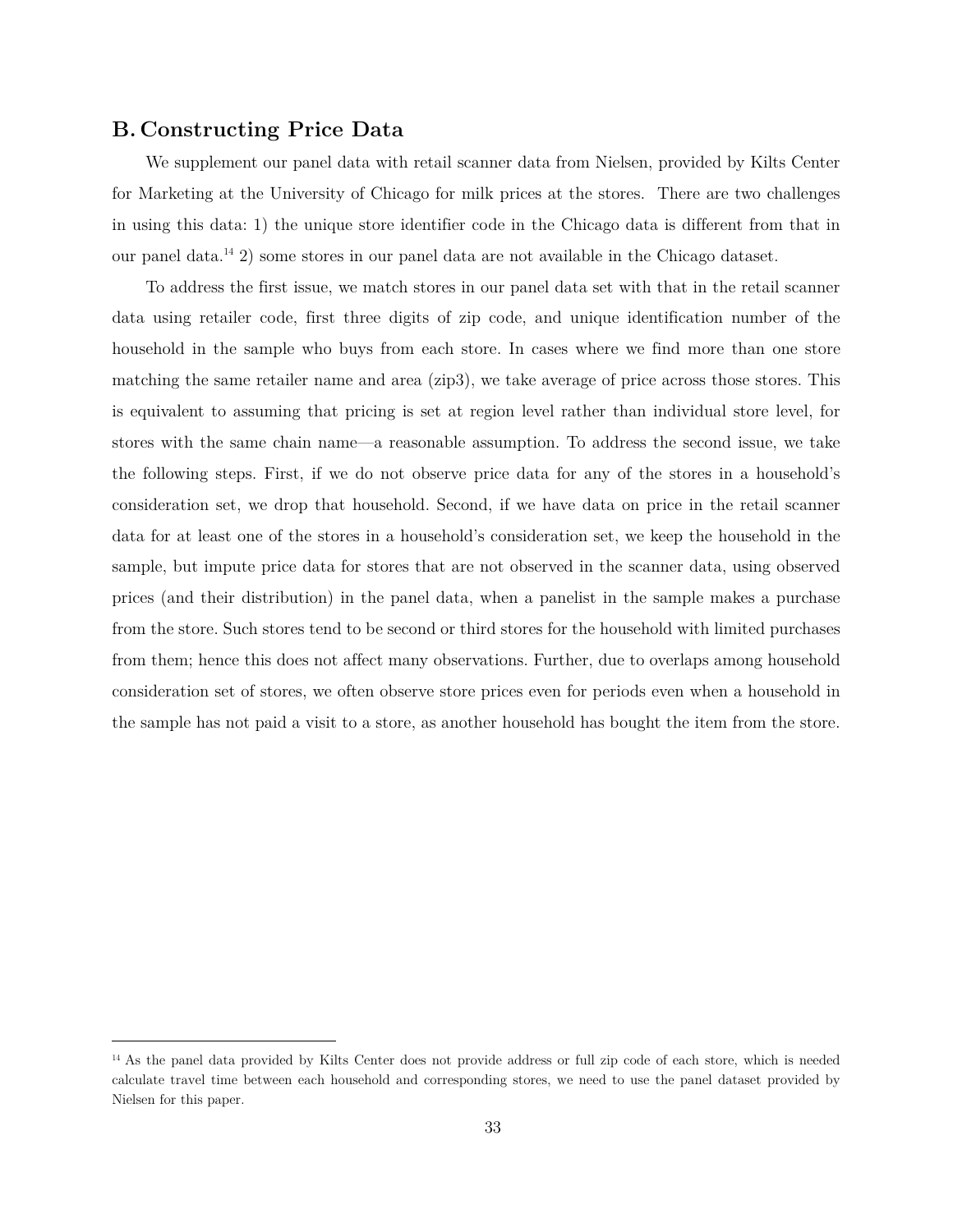### **References**

- Arcidiacono, P., & Jones, J. B. (2003). Finite Mixture Distributions, Sequential Likelihood and the EM Algorithm. *Econometrica*, 933-946.
- Besanko, D., & Winston, W. L. (1990). Optimal Price Skimming by a Monopolist Facing Rational Consumers. *Management Science*, 555-567.
- Chung, D. J., Steenburgh, T., & Sudhir, K. (2014). Do Bonuses Enhance Sales Productivity? A Dynamic Structural Analysis of Bonus-Based Compensation Plans. *Marketing Science*, 165–187.
- Conlisk, J., Gerstner, E., & Sobel, J. (1984). Cyclic Pricing by a Durable Goods Monopolist. *Quarterly Journal of Economics*, 489-505.
- De Los Santos, B., Hortaçsu, A., & Wildenbeest, M. R. (2012). Testing Models of Consumer Search Using Data on Web Browsing and Purchasing Behavior. *American Economic Review*, 2955-2980.
- Erdem, T., Imai, S., & Keane, M. (2003). Consumer Price and Promotion Expectations: Capturing Consumer Brand and Quantity Choice Dynamics Under Uncertainty. *Quantitative Marketing and Economics*, 5-64.
- Fotheringham, A. S. (1988). Consumer Store Choice and Choice Set Definition. *Marketing Science*, 299- 310.
- Frederick, S., Loewenstein, G., & O'Donoghue, T. (2002). Time Discounting and Time Preference: A Critical Review. *Journal of Economic Literature*, 351-401.
- Gauri, K. D., Sudhir, K., & Talukdar, D. (2008). The temporal and spatial dimensions of price search: Insights from matching household survey and purchase data. *Journal of marketing research*, 226-240.
- Gentry, M. (2012). Displays, Sales, and In-Store Search in Retail Markets. *Working Paper*.
- Goeree, M. S. (2008). Limited Information and Advertising in the US Personal Computer Industry. *Econometrica*, 1017-1074.
- Hartmann, W. R., & Nair, H. S. (2010). Retail Competition and the Dynamics of Demand for Tied Goods. *Marketing Science*, 366-386.
- Hendel, I., & Nevo, A. (2006). Measuring the Implications of Sales and Consumer Inventory Behavior. *Econometrica*, 1637-1673.
- Hong, H., & Shum, M. (2006). Using price distributions to estimate search costs. *Rand Journal of Economics*, 257-275.
- Honka, E. (2013). Quantifying Search and Switching Costs in the U.S. Auto Insurance Industry. *Working Paper*.
- Kim, J. B., Albuquerque, P., & Bronnenberg, B. J. (2010). Online Demand Under Limited Consumer Search. *Marketing Science*, 1001-1023.
- Koulayev, S. (2009). Estimating Demand in Search Markets: The Case of Online Hotel Bookings. *Working Paper*.